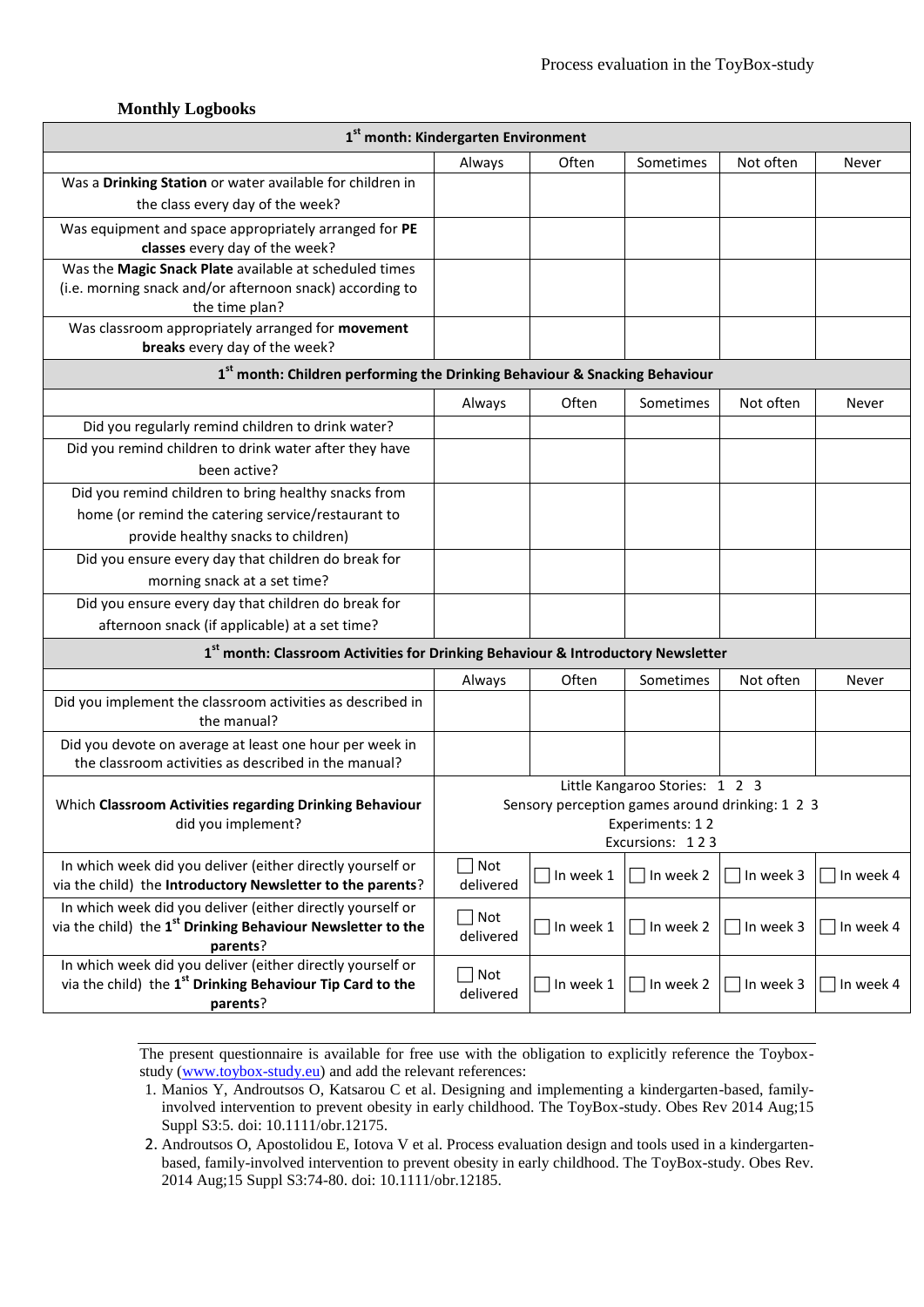| In which week did you deliver (either directly yourself or<br>via the child) the Poster for Drinking Behaviour to the<br>parents?                                    | Not<br>delivered | In week 1 | In week 2 | $\Box$ In week 3 | In week 4 |
|----------------------------------------------------------------------------------------------------------------------------------------------------------------------|------------------|-----------|-----------|------------------|-----------|
| Estimate the number of parents to whom you directly<br>delivered intervention materials. If you did                                                                  |                  |           |           |                  |           |
| Estimate the number of parents for whom you spent time<br>to explain the purpose of the material and encourage them<br>to follow the recommendations of the material |                  |           |           |                  |           |

### **Teachers' feedback on the material delivered in the 1st month: Drinking Behaviour**

|                                                                       | Totally<br>Disagree | Disagree | Neither disagree<br>nor agree | Agree | Totally<br>Agree |
|-----------------------------------------------------------------------|---------------------|----------|-------------------------------|-------|------------------|
| All planned activities were performed                                 |                     |          |                               |       |                  |
| It was easy to read and understand the text in the Teacher's General  |                     |          |                               |       |                  |
| Guide                                                                 |                     |          |                               |       |                  |
| It was easy to read and understand the text in the Classroom Activity |                     |          |                               |       |                  |
| Guide for Drinking                                                    |                     |          |                               |       |                  |
| The amount of information in the Teacher's General Guide was          |                     |          |                               |       |                  |
| appropriate                                                           |                     |          |                               |       |                  |
| The amount of information and activities in the Classroom Activity    |                     |          |                               |       |                  |
| Guide for Drinking were appropriate                                   |                     |          |                               |       |                  |
| It was easy to implement the activities described in the Classroom    |                     |          |                               |       |                  |
| <b>Activity Guide for Drinking</b>                                    |                     |          |                               |       |                  |
| I enjoyed the activities I delivered this month                       |                     |          |                               |       |                  |
| The activities I delivered this month were enjoyed by children        |                     |          |                               |       |                  |
| The information presented in the Classroom Activity Guide for         |                     |          |                               |       |                  |
| Drinking, the content of the material and the way that activities     |                     |          |                               |       |                  |
| should be delivered are appropriate to achieve the goals              |                     |          |                               |       |                  |

**How much extra time (outside classroom, e.g. reading, preparing, talking to parents etc.) on average per week for this month did you devote to the ToyBox programme?**

**Regarding the implementation of the Classroom Activities for Drinking Behaviour**

- **1) Which factors made it easier for you to deliver this part of the intervention?**
- **2) Which factors made it difficult for you to deliver this part of the intervention?**

<sup>1.</sup> Manios Y, Androutsos O, Katsarou C et al. Designing and implementing a kindergarten-based, familyinvolved intervention to prevent obesity in early childhood. The ToyBox-study. Obes Rev 2014 Aug;15 Suppl S3:5. doi: 10.1111/obr.12175.

<sup>2.</sup> Androutsos O, Apostolidou E, Iotova V et al. Process evaluation design and tools used in a kindergartenbased, family-involved intervention to prevent obesity in early childhood. The ToyBox-study. Obes Rev. 2014 Aug;15 Suppl S3:74-80. doi: 10.1111/obr.12185.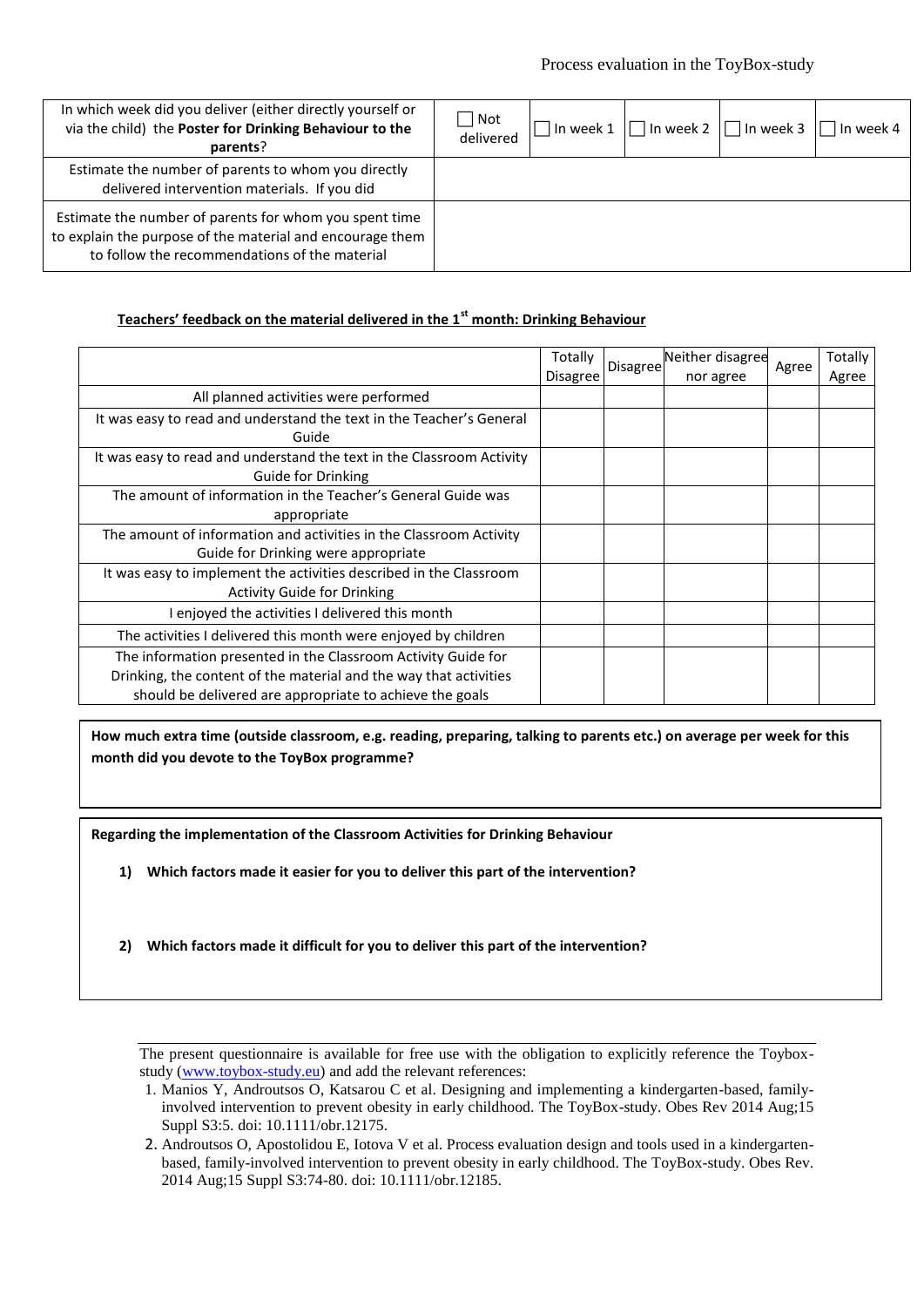**Please describe any additional activities related to drinking water and healthy eating & snacking (i.e. activities not included in ToyBox material) you implemented this month, if you did any.**

**Do you have any suggestions for improvements regarding the Drinking Behaviour?**

**Did you have any extra costs related to the programme? (e.g. watercups, play materials etc.) If so, what costs and how much?**

The present questionnaire is available for free use with the obligation to explicitly reference the Toyboxstudy (www.toybox-study.eu) and add the relevant references:

<sup>1.</sup> Manios Y, Androutsos O, Katsarou C et al. Designing and implementing a kindergarten-based, familyinvolved intervention to prevent obesity in early childhood. The ToyBox-study. Obes Rev 2014 Aug;15 Suppl S3:5. doi: 10.1111/obr.12175.

<sup>2.</sup> Androutsos O, Apostolidou E, Iotova V et al. Process evaluation design and tools used in a kindergartenbased, family-involved intervention to prevent obesity in early childhood. The ToyBox-study. Obes Rev. 2014 Aug;15 Suppl S3:74-80. doi: 10.1111/obr.12185.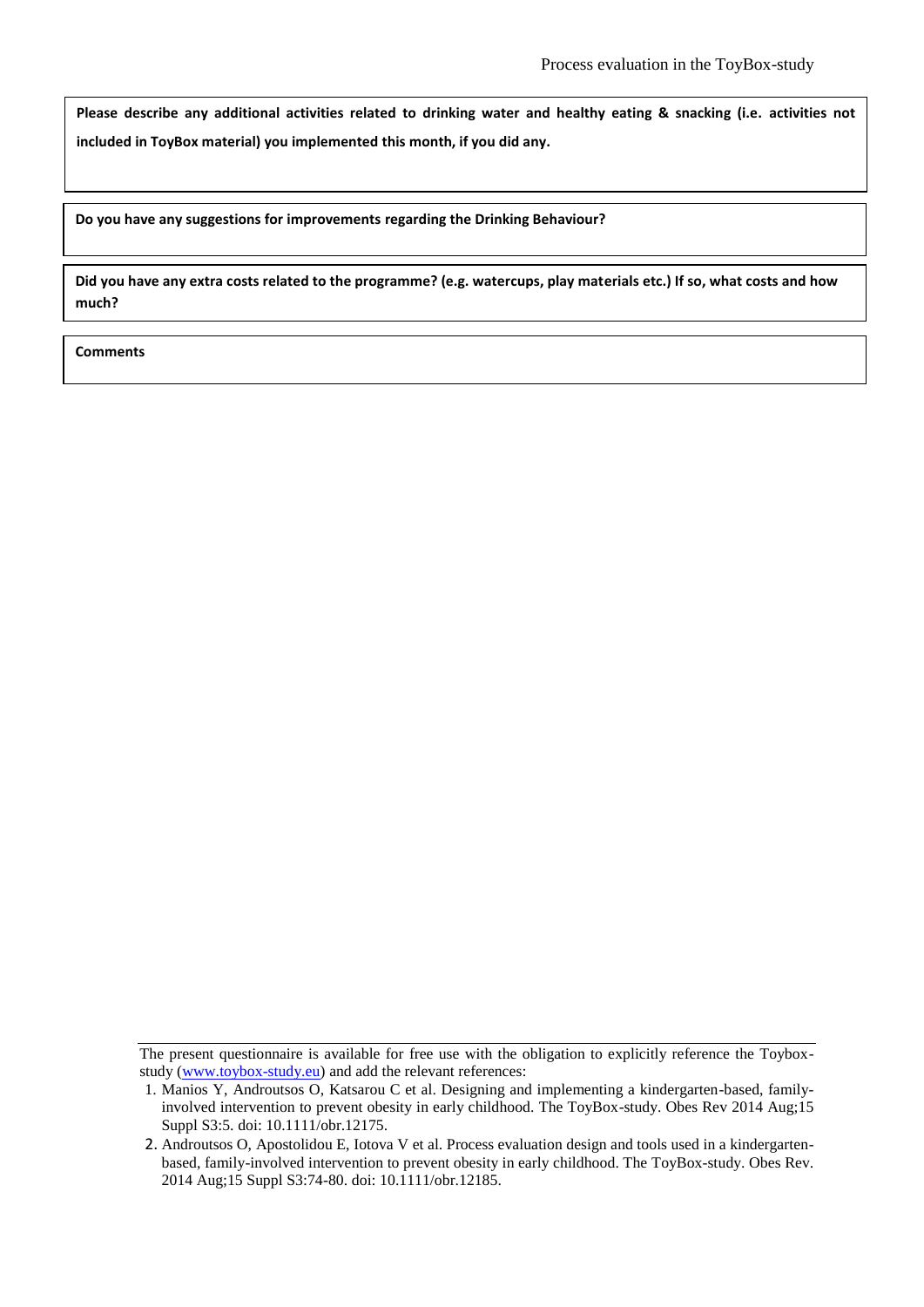| 2 <sup>nd</sup> month: Kindergarten Environment                                                                                                            |                  |                         |                                  |           |           |  |  |  |  |
|------------------------------------------------------------------------------------------------------------------------------------------------------------|------------------|-------------------------|----------------------------------|-----------|-----------|--|--|--|--|
|                                                                                                                                                            | Always           | Often                   | Sometimes                        | Not often | Never     |  |  |  |  |
| Was Drinking Station or water available for children                                                                                                       |                  |                         |                                  |           |           |  |  |  |  |
| in the class every day of the week?                                                                                                                        |                  |                         |                                  |           |           |  |  |  |  |
| Was equipment and space appropriately arranged for                                                                                                         |                  |                         |                                  |           |           |  |  |  |  |
| PE classes every day of the week?                                                                                                                          |                  |                         |                                  |           |           |  |  |  |  |
| Was the Magic Snack Plate available at scheduled<br>times according to the time plan?                                                                      |                  |                         |                                  |           |           |  |  |  |  |
| Was classroom appropriately arranged for movement<br>breaks every day of the week?                                                                         |                  |                         |                                  |           |           |  |  |  |  |
| 2 <sup>nd</sup> month: Children performing the Drinking, Snacking and Physical Activity Behaviours                                                         |                  |                         |                                  |           |           |  |  |  |  |
|                                                                                                                                                            | Always           | Often                   | Sometimes                        | Not often | Never     |  |  |  |  |
| Did you regularly remind children to drink water?                                                                                                          |                  |                         |                                  |           |           |  |  |  |  |
| Did you remind children to drink water after they                                                                                                          |                  |                         |                                  |           |           |  |  |  |  |
| have been active?                                                                                                                                          |                  |                         |                                  |           |           |  |  |  |  |
| Did you remind children to bring healthy snacks from                                                                                                       |                  |                         |                                  |           |           |  |  |  |  |
| home (or remind to the catering service/restaurant to                                                                                                      |                  |                         |                                  |           |           |  |  |  |  |
| provide healthy snacks to children)                                                                                                                        |                  |                         |                                  |           |           |  |  |  |  |
| Did you ensure every day that children do break for                                                                                                        |                  |                         |                                  |           |           |  |  |  |  |
| morning snack at a set time?                                                                                                                               |                  |                         |                                  |           |           |  |  |  |  |
| Did you ensure every day that children do break for                                                                                                        |                  |                         |                                  |           |           |  |  |  |  |
| afternoon snack (if applicable) at a set time?                                                                                                             |                  |                         |                                  |           |           |  |  |  |  |
| How much time did you devote on PE classes on an<br>average weekly basis for this month?                                                                   |                  | Average weekly minutes: |                                  |           |           |  |  |  |  |
| 2 <sup>nd</sup> month: Classroom Activities for the Physical Activity Behaviour                                                                            |                  |                         |                                  |           |           |  |  |  |  |
|                                                                                                                                                            | Always           | Often                   | Sometimes                        | Not often | Never     |  |  |  |  |
| Did you implement the classroom activities as                                                                                                              |                  |                         |                                  |           |           |  |  |  |  |
| described in the manual?                                                                                                                                   |                  |                         |                                  |           |           |  |  |  |  |
| Did you devote on average at least one hour per week<br>in the classroom activities as described in the manual?                                            |                  |                         |                                  |           |           |  |  |  |  |
| Which Classroom Activity(ies) regarding Physical                                                                                                           |                  |                         | Little Kangaroo Stories: 1 2 3 4 |           |           |  |  |  |  |
| Activity did you implement?                                                                                                                                |                  |                         | Excursions: 1 2 3 4              |           |           |  |  |  |  |
| In which week did you deliver (either directly yourself<br>or via the child) the 1 <sup>st</sup> Physical Activity Behaviour<br>Newsletter to the parents? | Not<br>delivered | $\Box$ In week 5        | In week 6<br><b>College</b>      | In week 7 | In week 8 |  |  |  |  |
| In which week did you deliver (either directly yourself<br>or via the child) the 1 <sup>st</sup> Physical Activity Behaviour<br>Tip Card to the parents?   | Not<br>delivered | In week 5               | In week 6                        | In week 7 | In week 8 |  |  |  |  |
| In which week did you deliver (either directly yourself<br>or via the child) the Poster for Physical Activity<br><b>Behaviour to the parents?</b>          | Not<br>delivered | $\Box$ In week 5        | In week 6                        | In week 7 | In week 8 |  |  |  |  |
| Estimate the number of parents to whom you directly<br>delivered intervention materials. If you did                                                        |                  |                         |                                  |           |           |  |  |  |  |

- 1. Manios Y, Androutsos O, Katsarou C et al. Designing and implementing a kindergarten-based, familyinvolved intervention to prevent obesity in early childhood. The ToyBox-study. Obes Rev 2014 Aug;15 Suppl S3:5. doi: 10.1111/obr.12175.
- 2. Androutsos O, Apostolidou E, Iotova V et al. Process evaluation design and tools used in a kindergartenbased, family-involved intervention to prevent obesity in early childhood. The ToyBox-study. Obes Rev. 2014 Aug;15 Suppl S3:74-80. doi: 10.1111/obr.12185.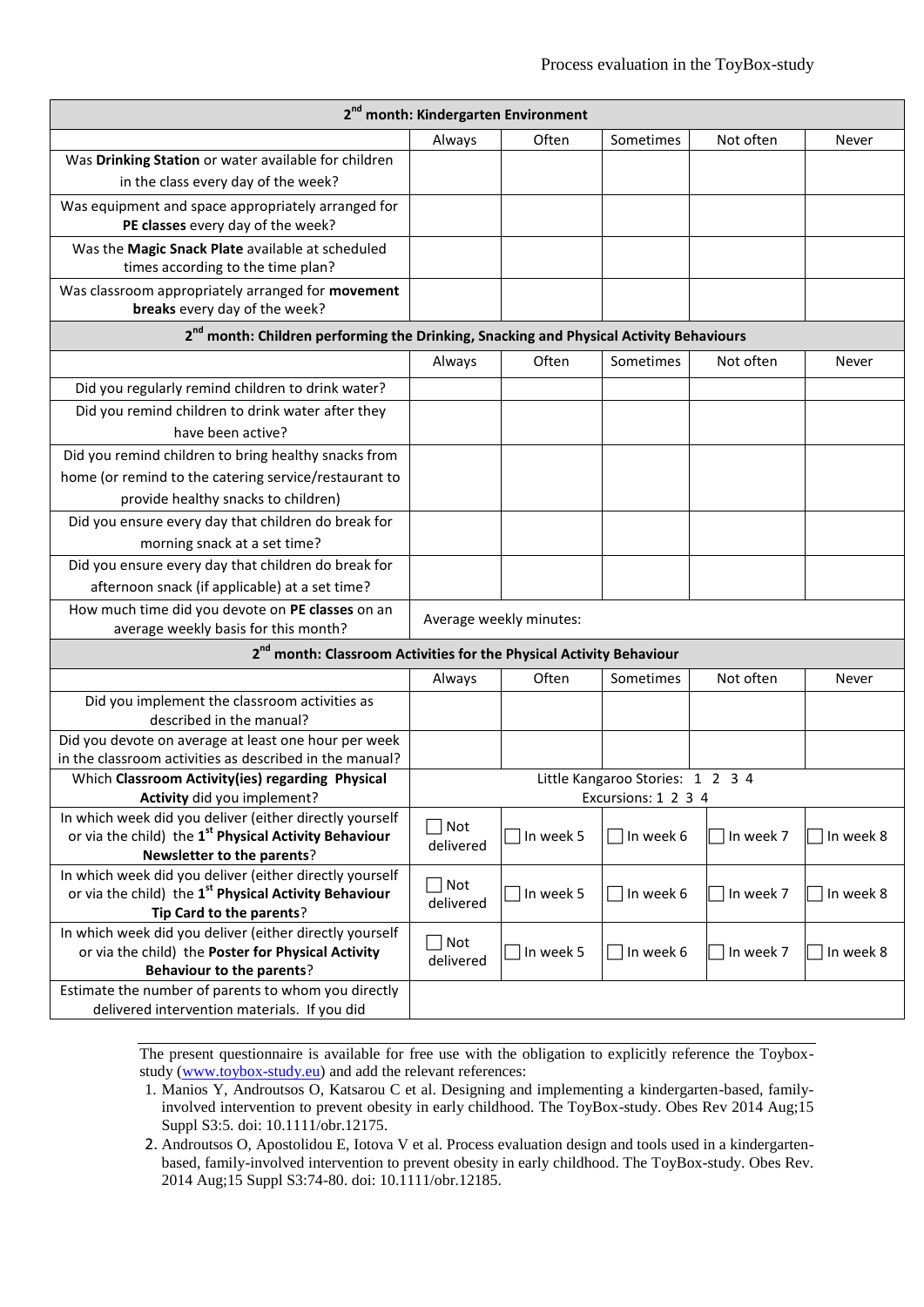Estimate the number of parents for whom you spent time to explain the purpose of the material and encourage them to follow the recommendations of the material

### **Teachers' feedback on the material delivered in the 2nd month: Physical Activity Behaviour**

|                                                                     | Totally         |          | Neither disagree | Agree | Totally |
|---------------------------------------------------------------------|-----------------|----------|------------------|-------|---------|
|                                                                     | <b>Disagree</b> | Disagree | nor agree        |       | Agree   |
| All planned activities were performed                               |                 |          |                  |       |         |
| It was easy to read and understand the text in the Classroom        |                 |          |                  |       |         |
| <b>Activity Guide for Physical Activity</b>                         |                 |          |                  |       |         |
| The amount of information and activities in the Classroom Activity  |                 |          |                  |       |         |
| Guide for Physical Activity were appropriate                        |                 |          |                  |       |         |
| It was easy to implement the activities described in the Classroom  |                 |          |                  |       |         |
| <b>Activity Guide for Physical Activity</b>                         |                 |          |                  |       |         |
| enjoyed the activities I delivered this month                       |                 |          |                  |       |         |
| The activities I delivered this month were enjoyed by children      |                 |          |                  |       |         |
| The information presented in the Classroom Activity Guide for       |                 |          |                  |       |         |
| Physical Activity, the content of the material and the way that     |                 |          |                  |       |         |
| activities should be delivered are appropriate to achieve the goals |                 |          |                  |       |         |

**How much extra time (outside classroom, e.g. reading, preparing, talking to parents etc.) on average per week for this month did you devote to the ToyBox programme?**

**Regarding the implementation of the Classroom Activities for Physical Activity Behaviour**

**1) Which factors made it easier for you to deliver this part of the intervention?**

**2) Which factors made it difficult for you to deliver this part of the intervention?**

**Please describe any additional activities related to drinking water, healthy eating & snacking and physical activity (i.e. activities not included in ToyBox material) you implemented this month, if you did any.**

<sup>1.</sup> Manios Y, Androutsos O, Katsarou C et al. Designing and implementing a kindergarten-based, familyinvolved intervention to prevent obesity in early childhood. The ToyBox-study. Obes Rev 2014 Aug;15 Suppl S3:5. doi: 10.1111/obr.12175.

<sup>2.</sup> Androutsos O, Apostolidou E, Iotova V et al. Process evaluation design and tools used in a kindergartenbased, family-involved intervention to prevent obesity in early childhood. The ToyBox-study. Obes Rev. 2014 Aug;15 Suppl S3:74-80. doi: 10.1111/obr.12185.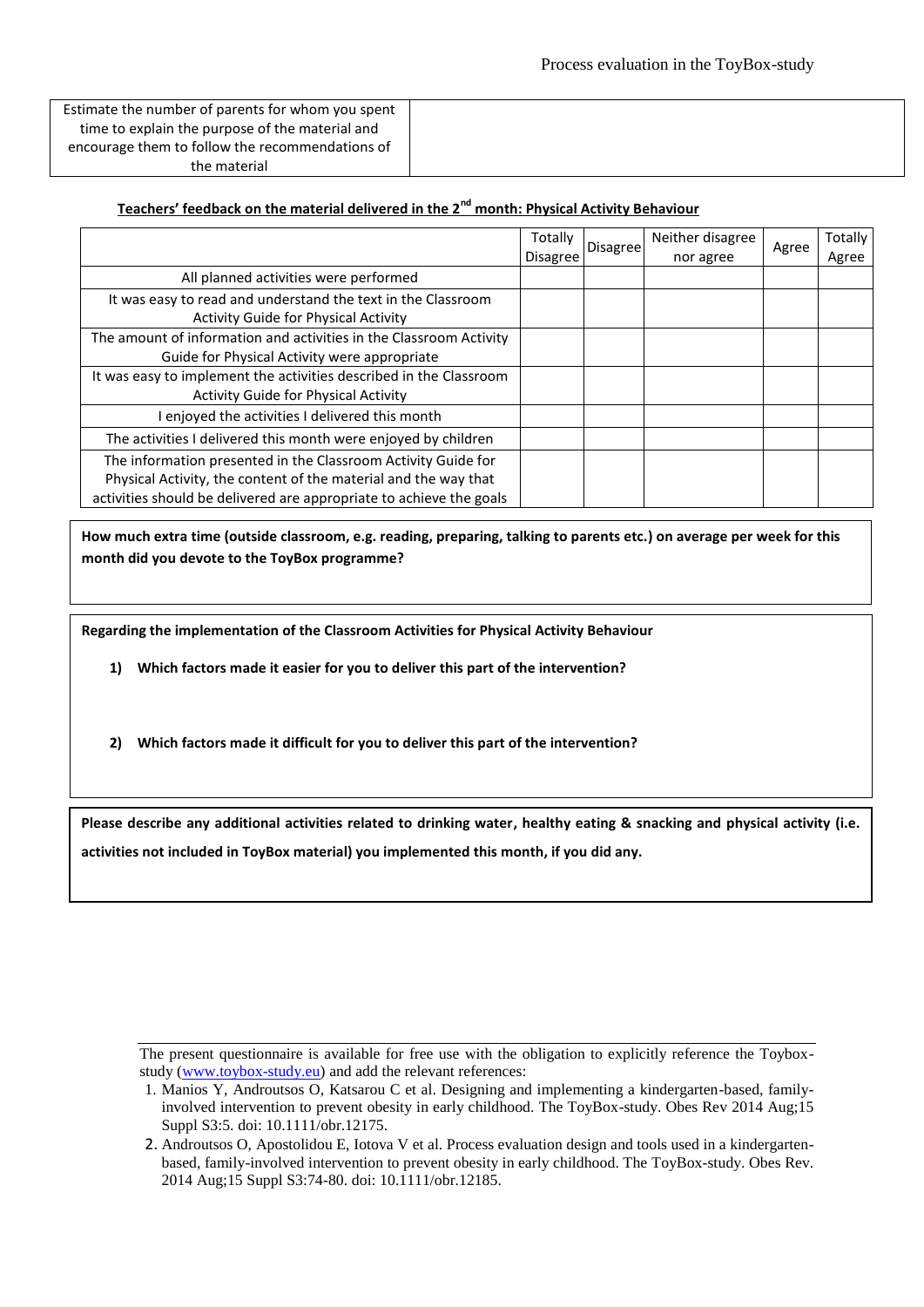**Do you have any suggestions for improvements regarding the Physical Activity Behaviour?**

**Did you have any extra costs related to the programme? (e.g. play materials etc.) If so, what costs and how much?**

The present questionnaire is available for free use with the obligation to explicitly reference the Toyboxstudy (www.toybox-study.eu) and add the relevant references:

<sup>1.</sup> Manios Y, Androutsos O, Katsarou C et al. Designing and implementing a kindergarten-based, familyinvolved intervention to prevent obesity in early childhood. The ToyBox-study. Obes Rev 2014 Aug;15 Suppl S3:5. doi: 10.1111/obr.12175.

<sup>2.</sup> Androutsos O, Apostolidou E, Iotova V et al. Process evaluation design and tools used in a kindergartenbased, family-involved intervention to prevent obesity in early childhood. The ToyBox-study. Obes Rev. 2014 Aug;15 Suppl S3:74-80. doi: 10.1111/obr.12185.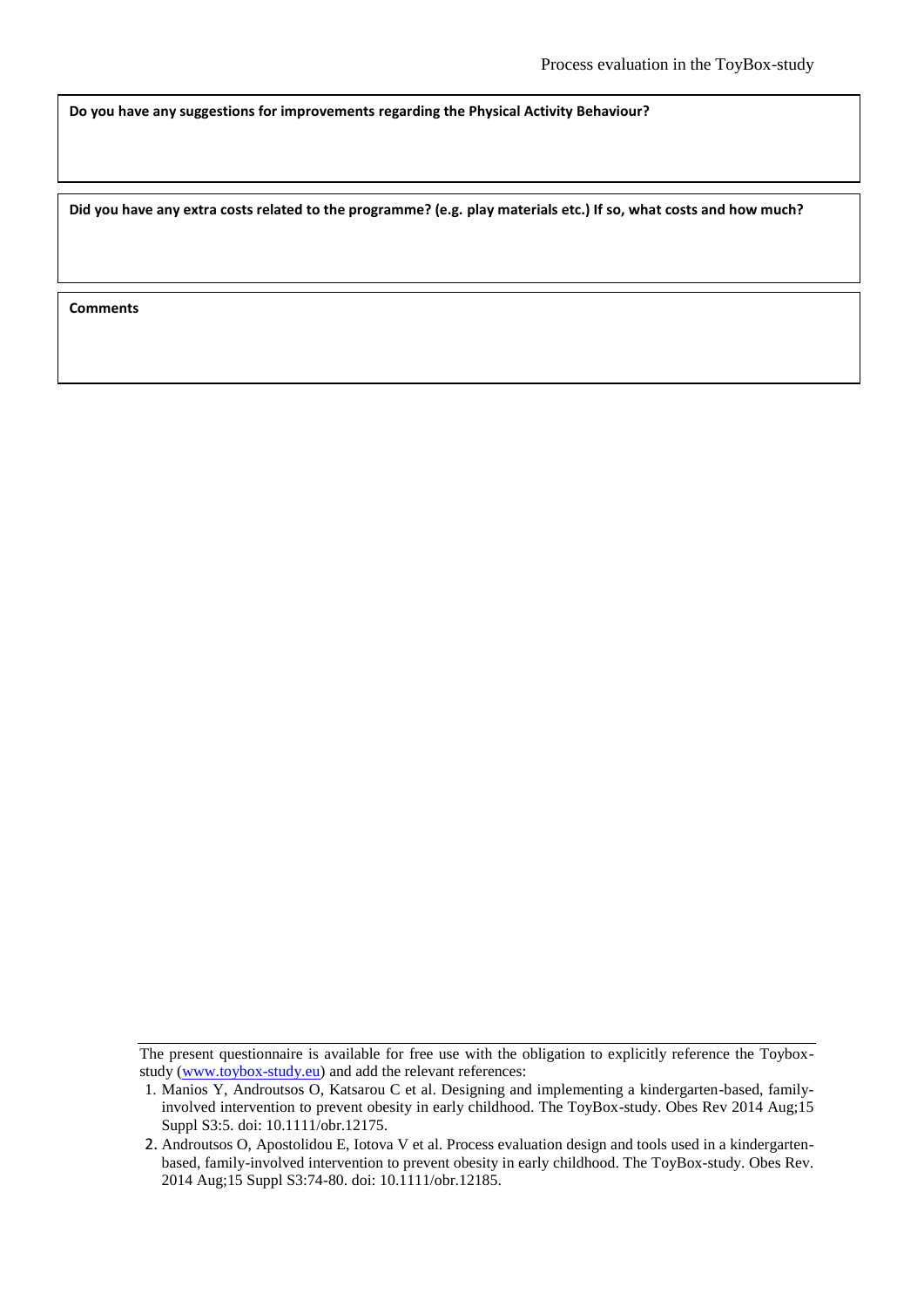| 3 <sup>rd</sup> month: Kindergarten Environment                                                           |                          |                                                         |                           |               |                   |  |  |  |  |
|-----------------------------------------------------------------------------------------------------------|--------------------------|---------------------------------------------------------|---------------------------|---------------|-------------------|--|--|--|--|
|                                                                                                           | Always                   | Often                                                   | Sometimes                 | Not often     | Never             |  |  |  |  |
| Was Drinking Station or water available for                                                               |                          |                                                         |                           |               |                   |  |  |  |  |
| children in the class every day of the week?                                                              |                          |                                                         |                           |               |                   |  |  |  |  |
| Was equipment and space appropriately arranged                                                            |                          |                                                         |                           |               |                   |  |  |  |  |
| for PE classes every day of the week?                                                                     |                          |                                                         |                           |               |                   |  |  |  |  |
| Was the Magic Snack Plate available at scheduled                                                          |                          |                                                         |                           |               |                   |  |  |  |  |
| times according to the time plan?                                                                         |                          |                                                         |                           |               |                   |  |  |  |  |
| Was classroom appropriately arranged for<br>movement breaks every day of the week?                        |                          |                                                         |                           |               |                   |  |  |  |  |
| 3 <sup>rd</sup> month: Children performing the Drinking, Physical Activity and Snacking Behaviours        |                          |                                                         |                           |               |                   |  |  |  |  |
|                                                                                                           | Always                   | Often                                                   | Sometimes                 | Not often     | Never             |  |  |  |  |
| Did you regularly remind children to drink water?                                                         |                          |                                                         |                           |               |                   |  |  |  |  |
| Did you remind children to drink water after they                                                         |                          |                                                         |                           |               |                   |  |  |  |  |
| have been active?                                                                                         |                          |                                                         |                           |               |                   |  |  |  |  |
| Did you remind children to bring healthy snacks                                                           |                          |                                                         |                           |               |                   |  |  |  |  |
| from home (or remind the catering                                                                         |                          |                                                         |                           |               |                   |  |  |  |  |
| service/restaurant to provide healthy snacks to                                                           |                          |                                                         |                           |               |                   |  |  |  |  |
| children)                                                                                                 |                          |                                                         |                           |               |                   |  |  |  |  |
| Did you ensure every day that children do break for                                                       |                          |                                                         |                           |               |                   |  |  |  |  |
| morning snack at a set time?                                                                              |                          |                                                         |                           |               |                   |  |  |  |  |
| Did you ensure every day that children do break for                                                       |                          |                                                         |                           |               |                   |  |  |  |  |
| afternoon snack (if applicable) at a set time?                                                            |                          |                                                         |                           |               |                   |  |  |  |  |
| How much time did you devote on PE classes on an                                                          |                          |                                                         |                           |               |                   |  |  |  |  |
| average weekly basis for this month?                                                                      | erage weekly minutes:    |                                                         |                           |               |                   |  |  |  |  |
| 3 <sup>rd</sup> month: Classroom Activities for the Snacking Behaviour                                    |                          |                                                         |                           |               |                   |  |  |  |  |
|                                                                                                           | Always                   | Often                                                   | Sometimes                 | Not often     | Never             |  |  |  |  |
| Did you implement the classroom activities as                                                             |                          |                                                         |                           |               |                   |  |  |  |  |
| described in the manual?                                                                                  |                          |                                                         |                           |               |                   |  |  |  |  |
| Did you devote on average at least one hour per<br>week in the classroom activities as described in the   |                          |                                                         |                           |               |                   |  |  |  |  |
| manual?                                                                                                   |                          |                                                         |                           |               |                   |  |  |  |  |
|                                                                                                           |                          | Little Kangaroo Stories: 1.1 1.2 1.3 1.4 1.5 2 3 4 5 6  |                           |               |                   |  |  |  |  |
| Which Classroom Activity(ies) regarding Snacking<br>Behaviour did you implement?                          |                          | Sensory perception games around eating: 1 2 3 4 5 6 7 8 |                           |               |                   |  |  |  |  |
|                                                                                                           |                          |                                                         | Experiments 12            |               |                   |  |  |  |  |
|                                                                                                           |                          |                                                         | Excursions: 1 2 3 4 5 6 7 |               |                   |  |  |  |  |
| In which week did you deliver (either directly<br>yourself or via the child) the 1 <sup>st</sup> Snacking | Not                      |                                                         |                           |               |                   |  |  |  |  |
| <b>Behaviour Newsletter to the parents?</b>                                                               | delivered                | In week 9                                               | In week 10                | $\ln$ week 11 | $\Box$ In week 12 |  |  |  |  |
| In which week did you deliver (either directly                                                            |                          |                                                         |                           |               |                   |  |  |  |  |
| yourself or via the child) the Poster for Snacking                                                        | $\sqrt{\phantom{a}}$ Not | In week 9                                               | In week 10                | In week 11    | In week 12        |  |  |  |  |
| <b>Behaviour to the parents?</b>                                                                          | delivered                |                                                         |                           |               |                   |  |  |  |  |
| In which week did you deliver (either directly                                                            | Not                      | In week 9                                               | In week 10                | In week 11    | In week 12        |  |  |  |  |
| yourself or via the child) the 1 <sup>st</sup> Snacking                                                   | delivered                |                                                         |                           |               |                   |  |  |  |  |

1. Manios Y, Androutsos O, Katsarou C et al. Designing and implementing a kindergarten-based, familyinvolved intervention to prevent obesity in early childhood. The ToyBox-study. Obes Rev 2014 Aug;15 Suppl S3:5. doi: 10.1111/obr.12175.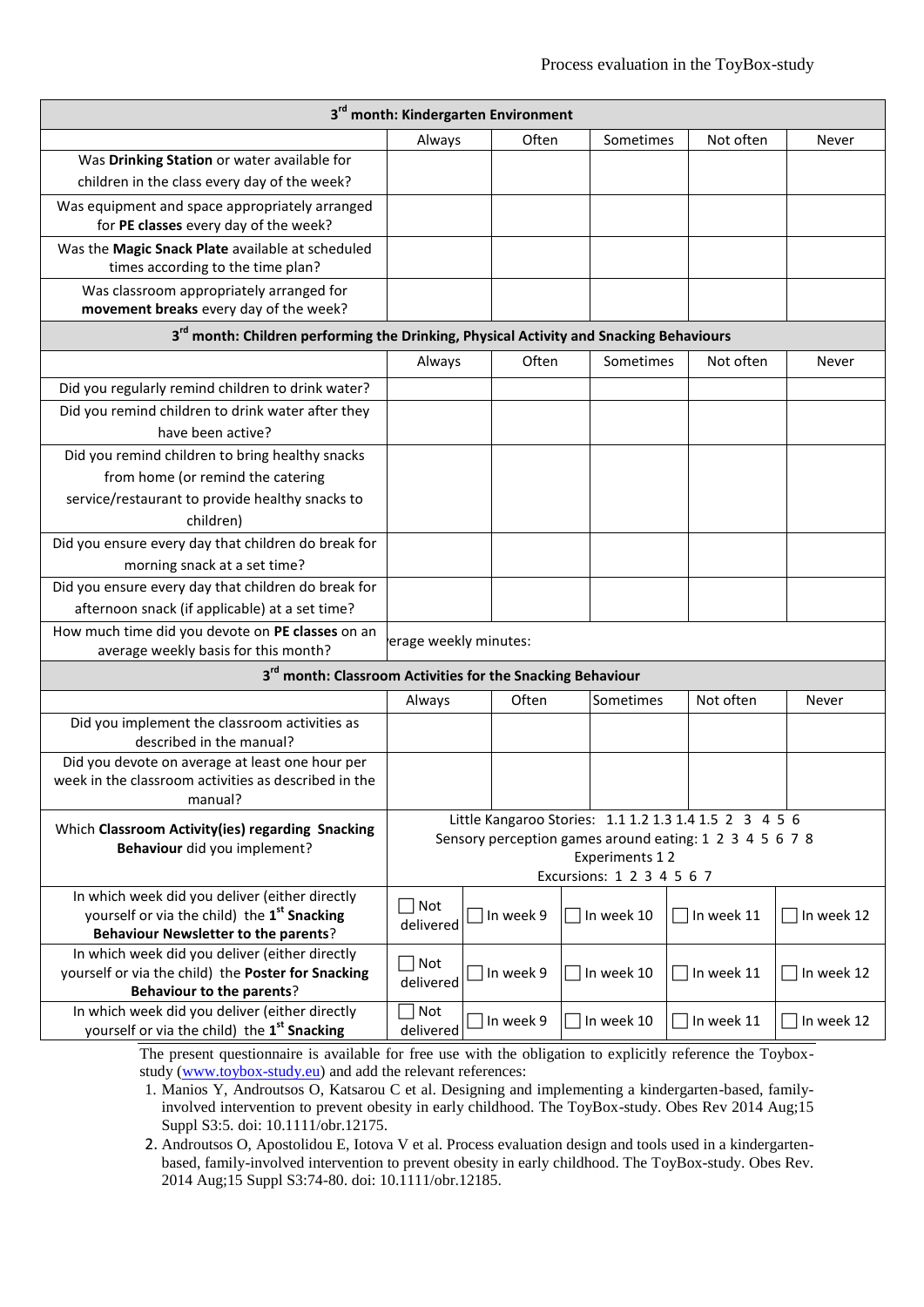| <b>Behaviour Tip Card to the parents?</b>             |  |  |  |
|-------------------------------------------------------|--|--|--|
| Estimate the number of parents to whom you            |  |  |  |
| directly delivered intervention materials. If you did |  |  |  |
| Estimate the number of parents for whom you           |  |  |  |
| spent time to explain the purpose of the material     |  |  |  |
| and encourage them to follow the                      |  |  |  |
| recommendations of the material                       |  |  |  |
|                                                       |  |  |  |

## **Teachers' feedback on the material delivered in the 3rd month: Snacking Behaviour**

|                                                                                                                                                                                                | Totally<br><b>Disagree</b> | Disagree | Neither disagree<br>nor agree | Agree | Totally<br>Agree |
|------------------------------------------------------------------------------------------------------------------------------------------------------------------------------------------------|----------------------------|----------|-------------------------------|-------|------------------|
| All planned activities were performed                                                                                                                                                          |                            |          |                               |       |                  |
| It was easy to read and understand the text in the Classroom<br><b>Activity Guide for Snacking</b>                                                                                             |                            |          |                               |       |                  |
| The amount of information and activities in the Classroom Activity<br>Guide for Snacking was appropriate                                                                                       |                            |          |                               |       |                  |
| It was easy to implement the activities described in the Classroom<br><b>Activity Guide for Snacking</b>                                                                                       |                            |          |                               |       |                  |
| I enjoyed the activities I delivered this month                                                                                                                                                |                            |          |                               |       |                  |
| The activities I delivered this month were enjoyed by children                                                                                                                                 |                            |          |                               |       |                  |
| The information presented in the Classroom Activity Guide for<br>Snacking, the content of the material and the way that activities<br>should be delivered are appropriate to achieve the goals |                            |          |                               |       |                  |

**How much extra time (outside classroom, e.g. reading, preparing, talking to parents etc.) on average per week for this month did you devote to the ToyBox programme?**

**Regarding the implementation of the Classroom Activities for Snacking Behaviour**

**1) Which factors made it easier for you to deliver this part of the intervention?**

**2) Which factors made it difficult for you to deliver this part of the intervention?**

<sup>1.</sup> Manios Y, Androutsos O, Katsarou C et al. Designing and implementing a kindergarten-based, familyinvolved intervention to prevent obesity in early childhood. The ToyBox-study. Obes Rev 2014 Aug;15 Suppl S3:5. doi: 10.1111/obr.12175.

<sup>2.</sup> Androutsos O, Apostolidou E, Iotova V et al. Process evaluation design and tools used in a kindergartenbased, family-involved intervention to prevent obesity in early childhood. The ToyBox-study. Obes Rev. 2014 Aug;15 Suppl S3:74-80. doi: 10.1111/obr.12185.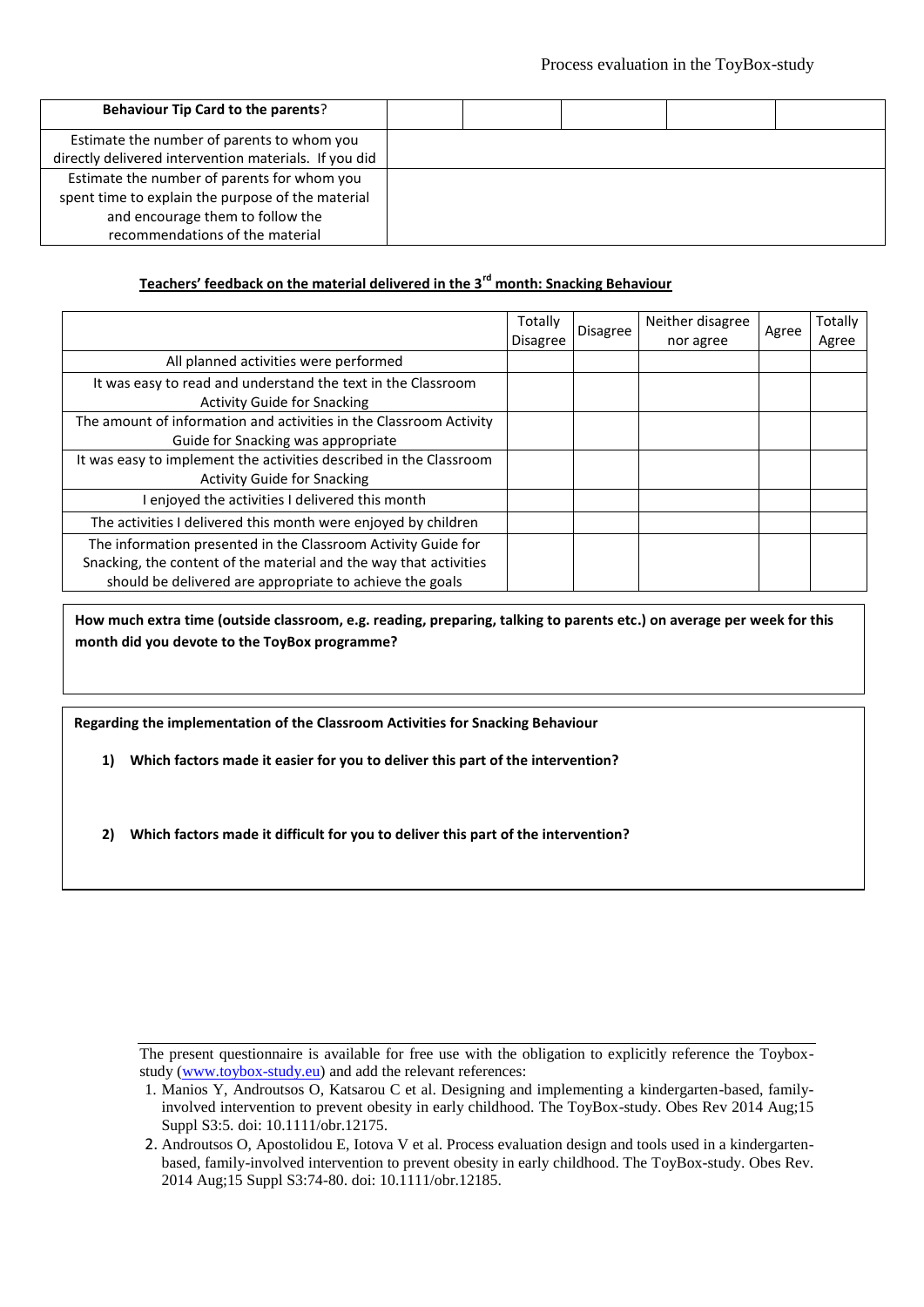**Please describe any additional activities related to drinking water, healthy eating & snacking and physical activity (i.e. activities not included in ToyBox material) you implemented this month, if you did any.**

**Did you have any extra costs related to the programme? (e.g. magic snack plate etc.) If so, what costs and how much?**

**Do you have any suggestions for improvements regarding the Snacking Behaviour?**

The present questionnaire is available for free use with the obligation to explicitly reference the Toyboxstudy (www.toybox-study.eu) and add the relevant references:

<sup>1.</sup> Manios Y, Androutsos O, Katsarou C et al. Designing and implementing a kindergarten-based, familyinvolved intervention to prevent obesity in early childhood. The ToyBox-study. Obes Rev 2014 Aug;15 Suppl S3:5. doi: 10.1111/obr.12175.

<sup>2.</sup> Androutsos O, Apostolidou E, Iotova V et al. Process evaluation design and tools used in a kindergartenbased, family-involved intervention to prevent obesity in early childhood. The ToyBox-study. Obes Rev. 2014 Aug;15 Suppl S3:74-80. doi: 10.1111/obr.12185.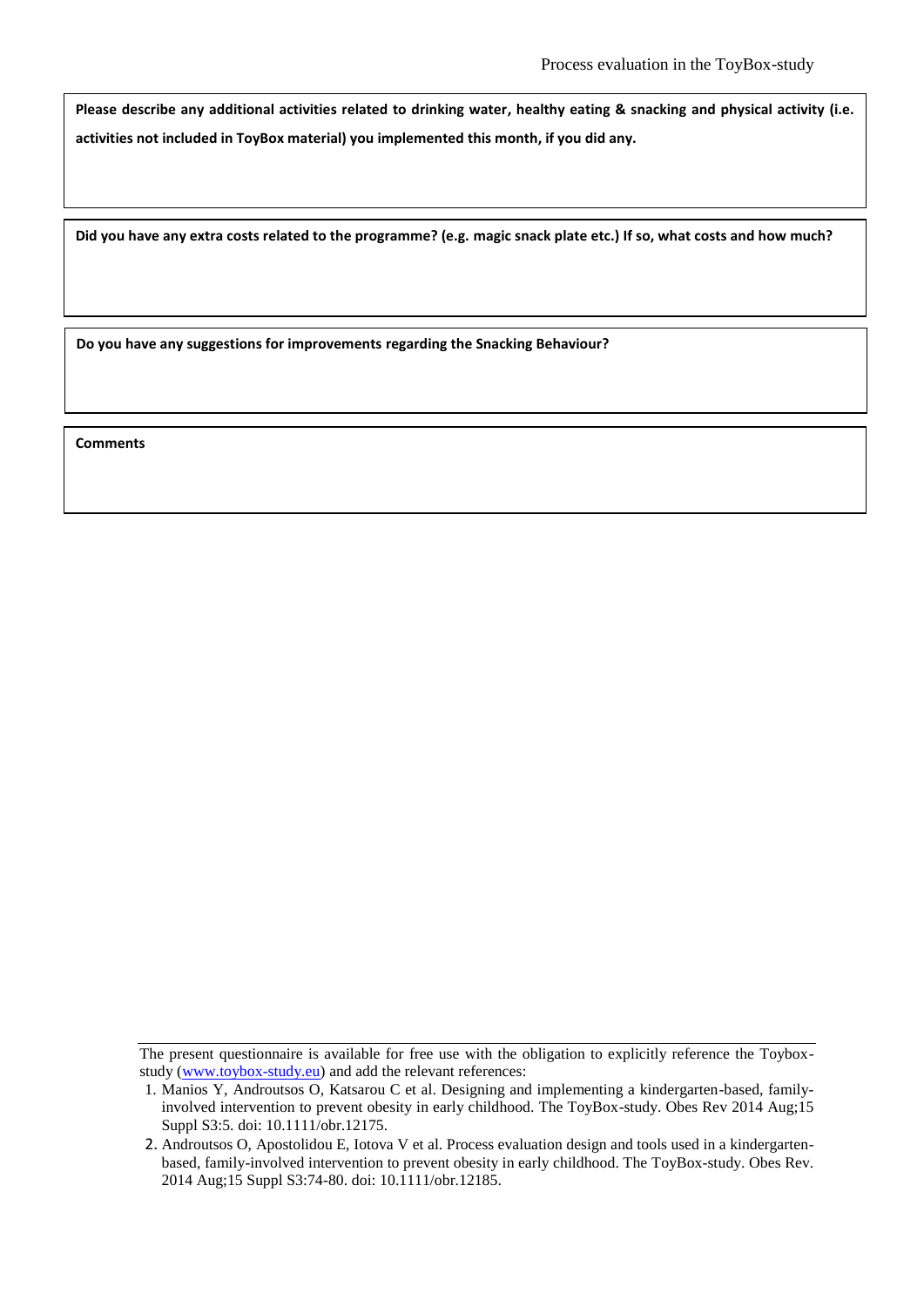| 4 <sup>th</sup> month: Kindergarten Environment                                                                                      |               |                                     |                                                                   |            |            |  |  |  |  |  |
|--------------------------------------------------------------------------------------------------------------------------------------|---------------|-------------------------------------|-------------------------------------------------------------------|------------|------------|--|--|--|--|--|
|                                                                                                                                      | Always        | Often                               | Sometimes                                                         | Not often  | Never      |  |  |  |  |  |
| Was Drinking Station or water available for children in the                                                                          |               |                                     |                                                                   |            |            |  |  |  |  |  |
| class every day of the week?                                                                                                         |               |                                     |                                                                   |            |            |  |  |  |  |  |
| Was equipment and space appropriately arranged for PE                                                                                |               |                                     |                                                                   |            |            |  |  |  |  |  |
| classes every day of the week?                                                                                                       |               |                                     |                                                                   |            |            |  |  |  |  |  |
| Was the Magic Snack Plate available at scheduled times                                                                               |               |                                     |                                                                   |            |            |  |  |  |  |  |
| according to the time plan?                                                                                                          |               |                                     |                                                                   |            |            |  |  |  |  |  |
| Was classroom appropriately arranged for movement                                                                                    |               |                                     |                                                                   |            |            |  |  |  |  |  |
| breaks every day of the week?                                                                                                        |               |                                     |                                                                   |            |            |  |  |  |  |  |
| 4 <sup>th</sup> month: Children performing the Drinking, Physical Activity, Snacking and Sedentary Behaviours                        |               |                                     |                                                                   |            |            |  |  |  |  |  |
|                                                                                                                                      | Always        | Often                               | Sometimes                                                         | Not often  | Never      |  |  |  |  |  |
| Did you regularly remind children to drink water?                                                                                    |               |                                     |                                                                   |            |            |  |  |  |  |  |
| Did you remind children to drink water after they have                                                                               |               |                                     |                                                                   |            |            |  |  |  |  |  |
| been active?                                                                                                                         |               |                                     |                                                                   |            |            |  |  |  |  |  |
| Did you remind children to bring healthy snacks from home                                                                            |               |                                     |                                                                   |            |            |  |  |  |  |  |
| (or remind the catering service/restaurant to provide                                                                                |               |                                     |                                                                   |            |            |  |  |  |  |  |
| healthy snacks to children)                                                                                                          |               |                                     |                                                                   |            |            |  |  |  |  |  |
| Did you ensure every day that children do break for                                                                                  |               |                                     |                                                                   |            |            |  |  |  |  |  |
| morning snack at a set time?                                                                                                         |               |                                     |                                                                   |            |            |  |  |  |  |  |
| Did you ensure every day that children do break for                                                                                  |               |                                     |                                                                   |            |            |  |  |  |  |  |
| afternoon snack (if applicable) at a set time?                                                                                       |               |                                     |                                                                   |            |            |  |  |  |  |  |
| How much time did you devote on PE classes on an                                                                                     |               | Average weekly minutes:             |                                                                   |            |            |  |  |  |  |  |
| average weekly basis for this month?                                                                                                 |               |                                     |                                                                   |            |            |  |  |  |  |  |
| Did you regularly remind children to break-up prolonged<br>time of sitting at least every hour?                                      |               |                                     |                                                                   |            |            |  |  |  |  |  |
| 4 <sup>th</sup> month: Classroom Activities for the Sedentary Behaviour                                                              |               |                                     |                                                                   |            |            |  |  |  |  |  |
|                                                                                                                                      | Always        | Often                               | Sometimes                                                         | Not often  | Never      |  |  |  |  |  |
| Did you implement the classroom activities as described in                                                                           |               |                                     |                                                                   |            |            |  |  |  |  |  |
| the manual?                                                                                                                          |               |                                     |                                                                   |            |            |  |  |  |  |  |
| Did you devote on average at least one hour per week in                                                                              |               |                                     |                                                                   |            |            |  |  |  |  |  |
| the classroom activities as described in the manual?                                                                                 |               |                                     |                                                                   |            |            |  |  |  |  |  |
| Which Classroom Activity(ies) regarding Sedentary                                                                                    |               |                                     | Little Kangaroo Stories: 1 2 3<br>Longer Movement Breaks: 1 2 3 4 |            |            |  |  |  |  |  |
| Behaviour did you implement?                                                                                                         |               |                                     | Classroom Activities: 5 6 7 8 9 10 11 12                          |            |            |  |  |  |  |  |
|                                                                                                                                      |               |                                     | Movement corners: 1 2 3 4 5 6 7 8 9 10 11                         |            |            |  |  |  |  |  |
| In which week did you deliver (either directly yourself or                                                                           | $\exists$ Not |                                     |                                                                   |            |            |  |  |  |  |  |
| via the child) the 1 <sup>st</sup> Sedentary Behaviour Newsletter to                                                                 | delivered     | $\Box$ In week 13                   | $\Box$ In week 14                                                 | In week 15 | In week 16 |  |  |  |  |  |
| the parents?                                                                                                                         |               |                                     |                                                                   |            |            |  |  |  |  |  |
| In which week did you deliver (either directly yourself or<br>via the child) the 1 <sup>st</sup> Sedentary Behaviour Tip Card to the | $\Box$ Not    |                                     |                                                                   |            |            |  |  |  |  |  |
| parents?                                                                                                                             | delivered     | $\sqrt{\ln$ week 13                 | In week 14                                                        | In week 15 | In week 16 |  |  |  |  |  |
| In which week did you deliver (either directly yourself or                                                                           | $\exists$ Not |                                     |                                                                   |            |            |  |  |  |  |  |
| via the child) the Poster for Sedentary Behaviour to the                                                                             | delivered     | $\lceil$ In week 13 $\lceil \rceil$ | In week 14                                                        | In week 15 | In week 16 |  |  |  |  |  |

1. Manios Y, Androutsos O, Katsarou C et al. Designing and implementing a kindergarten-based, familyinvolved intervention to prevent obesity in early childhood. The ToyBox-study. Obes Rev 2014 Aug;15 Suppl S3:5. doi: 10.1111/obr.12175.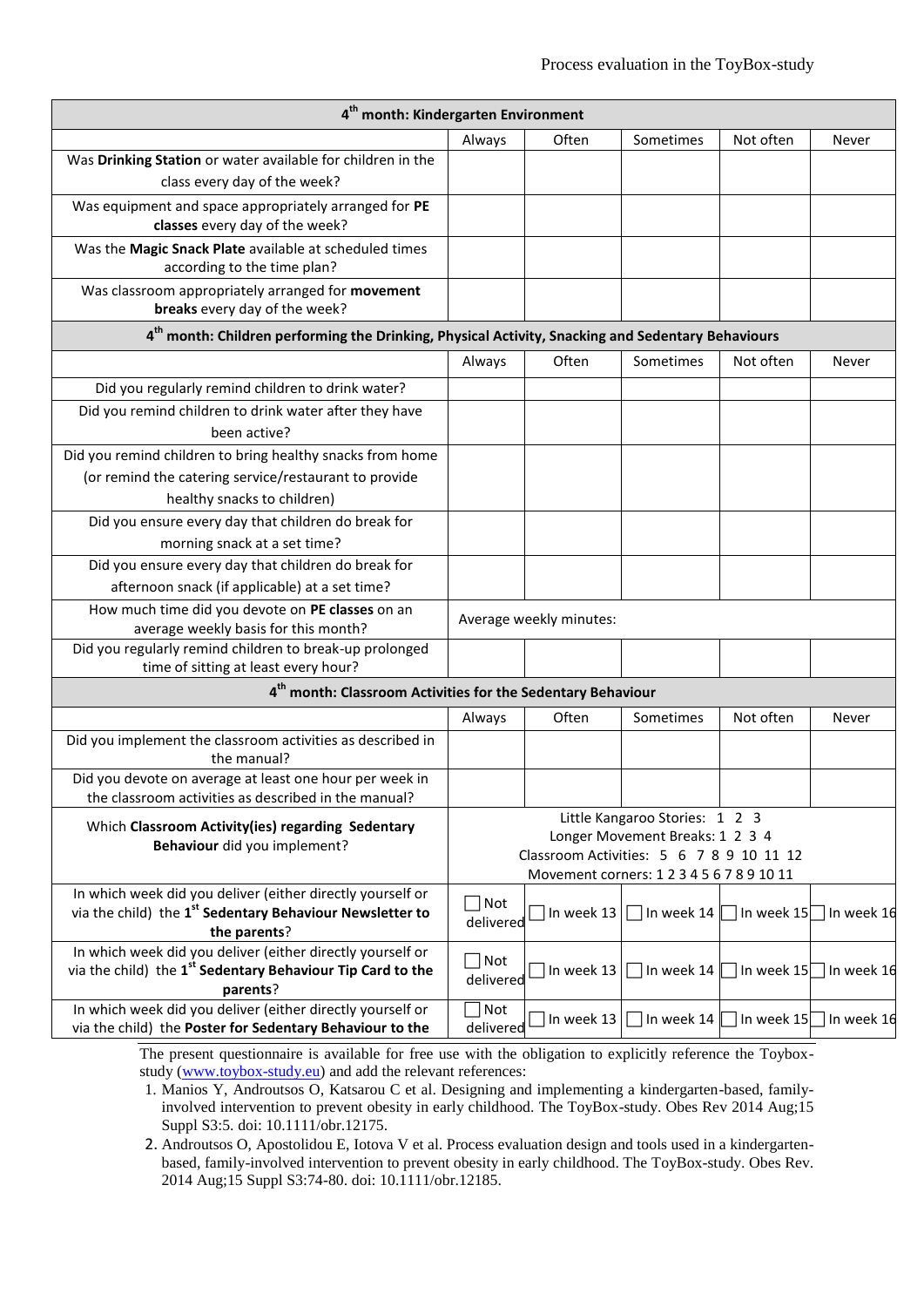| parents?                                                  |  |  |  |
|-----------------------------------------------------------|--|--|--|
| Estimate the number of parents to whom you directly       |  |  |  |
| delivered intervention materials. If you did              |  |  |  |
| Estimate the number of parents for whom you spent time    |  |  |  |
| to explain the purpose of the material and encourage them |  |  |  |
| to follow the recommendations of the material             |  |  |  |

## **Teachers' feedback on the material delivered in the 4th month: Sedentary Behaviour**

|                                                                                                                                                                                                              | Totally<br><b>Disagree</b> | Disagree | Neither disagree<br>nor agree | Agree | Totally<br>Agree |
|--------------------------------------------------------------------------------------------------------------------------------------------------------------------------------------------------------------|----------------------------|----------|-------------------------------|-------|------------------|
| All planned activities were performed                                                                                                                                                                        |                            |          |                               |       |                  |
| It was easy to read and understand the text in the Classroom<br>Activity Guide for Sedentary Behaviour                                                                                                       |                            |          |                               |       |                  |
| The amount of information and activities in the Classroom<br>Activity Guide for Sedentary Behaviour was appropriate                                                                                          |                            |          |                               |       |                  |
| It was easy to implement the activities described in the<br>Classroom Activity Guide for Sedentary Behaviour                                                                                                 |                            |          |                               |       |                  |
| I enjoyed the activities I delivered this month                                                                                                                                                              |                            |          |                               |       |                  |
| The activities I delivered this month were enjoyed by<br>children                                                                                                                                            |                            |          |                               |       |                  |
| The information presented in the Classroom Activity Guide<br>for Sedentary Behaviour, the content of the material and the<br>way that activities should be delivered are appropriate to<br>achieve the goals |                            |          |                               |       |                  |

**How much extra time (outside classroom, e.g. reading, preparing, talking to parents etc.) on average per week for this month did you devote to the ToyBox programme?**

**Regarding the implementation of the Classroom Activities for Sedentary Behaviour**

**1) Which factors made it easier for you to deliver this part of the intervention?**

**2) Which factors made it difficult for you to deliver this part of the intervention?**

<sup>1.</sup> Manios Y, Androutsos O, Katsarou C et al. Designing and implementing a kindergarten-based, familyinvolved intervention to prevent obesity in early childhood. The ToyBox-study. Obes Rev 2014 Aug;15 Suppl S3:5. doi: 10.1111/obr.12175.

<sup>2.</sup> Androutsos O, Apostolidou E, Iotova V et al. Process evaluation design and tools used in a kindergartenbased, family-involved intervention to prevent obesity in early childhood. The ToyBox-study. Obes Rev. 2014 Aug;15 Suppl S3:74-80. doi: 10.1111/obr.12185.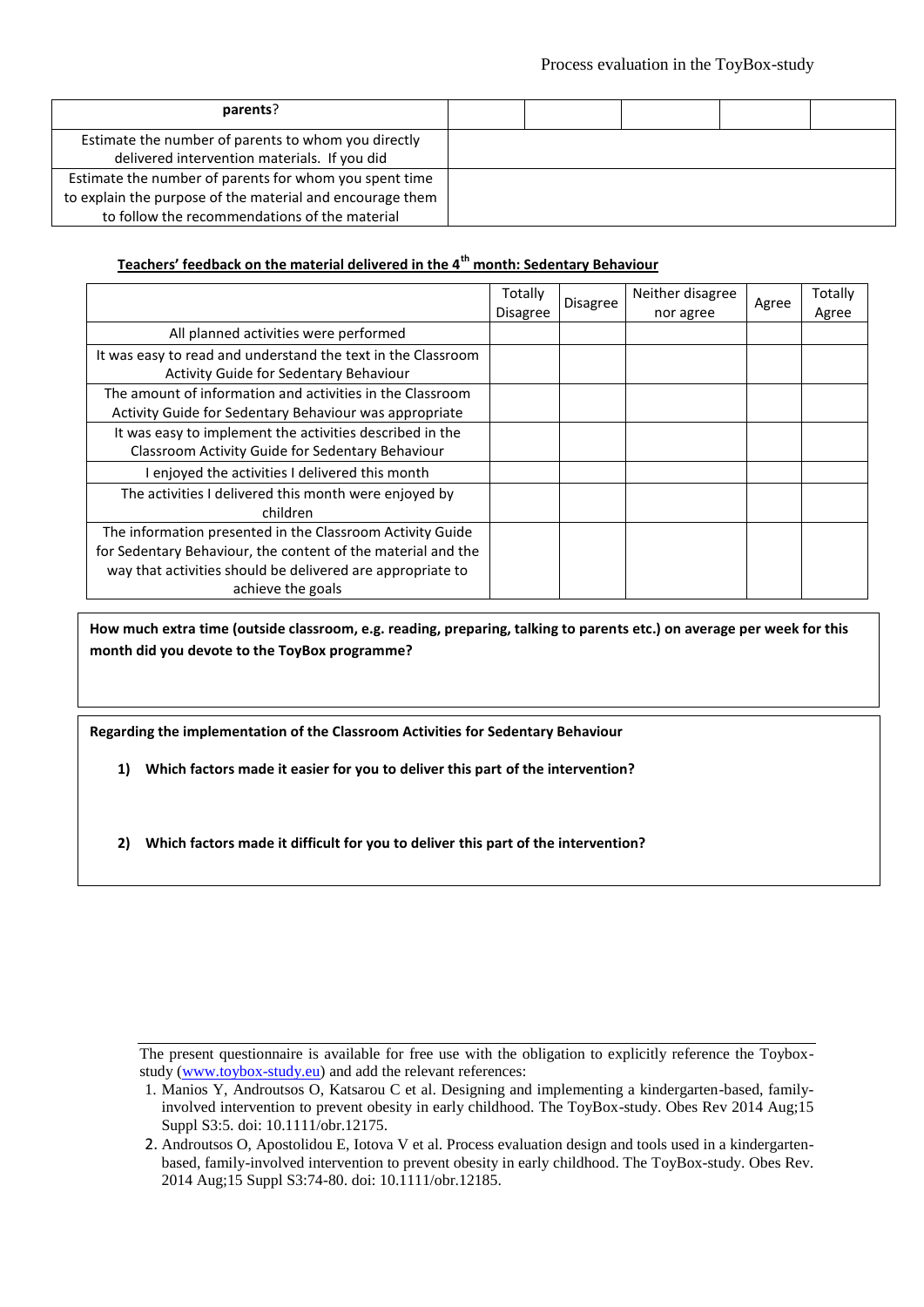**Please describe any additional activities related to drinking water, healthy eating & snacking, physical activity and sedentary behaviour (i.e. activities not included in ToyBox material) you implemented this month, if you did any.**

**Do you have any suggestions for improvements regarding the Sedentary Behaviour?**

**Did you have any extra costs related to the programme? (e.g. play materials etc.) If so, what costs and how much?**

The present questionnaire is available for free use with the obligation to explicitly reference the Toyboxstudy (www.toybox-study.eu) and add the relevant references:

<sup>1.</sup> Manios Y, Androutsos O, Katsarou C et al. Designing and implementing a kindergarten-based, familyinvolved intervention to prevent obesity in early childhood. The ToyBox-study. Obes Rev 2014 Aug;15 Suppl S3:5. doi: 10.1111/obr.12175.

<sup>2.</sup> Androutsos O, Apostolidou E, Iotova V et al. Process evaluation design and tools used in a kindergartenbased, family-involved intervention to prevent obesity in early childhood. The ToyBox-study. Obes Rev. 2014 Aug;15 Suppl S3:74-80. doi: 10.1111/obr.12185.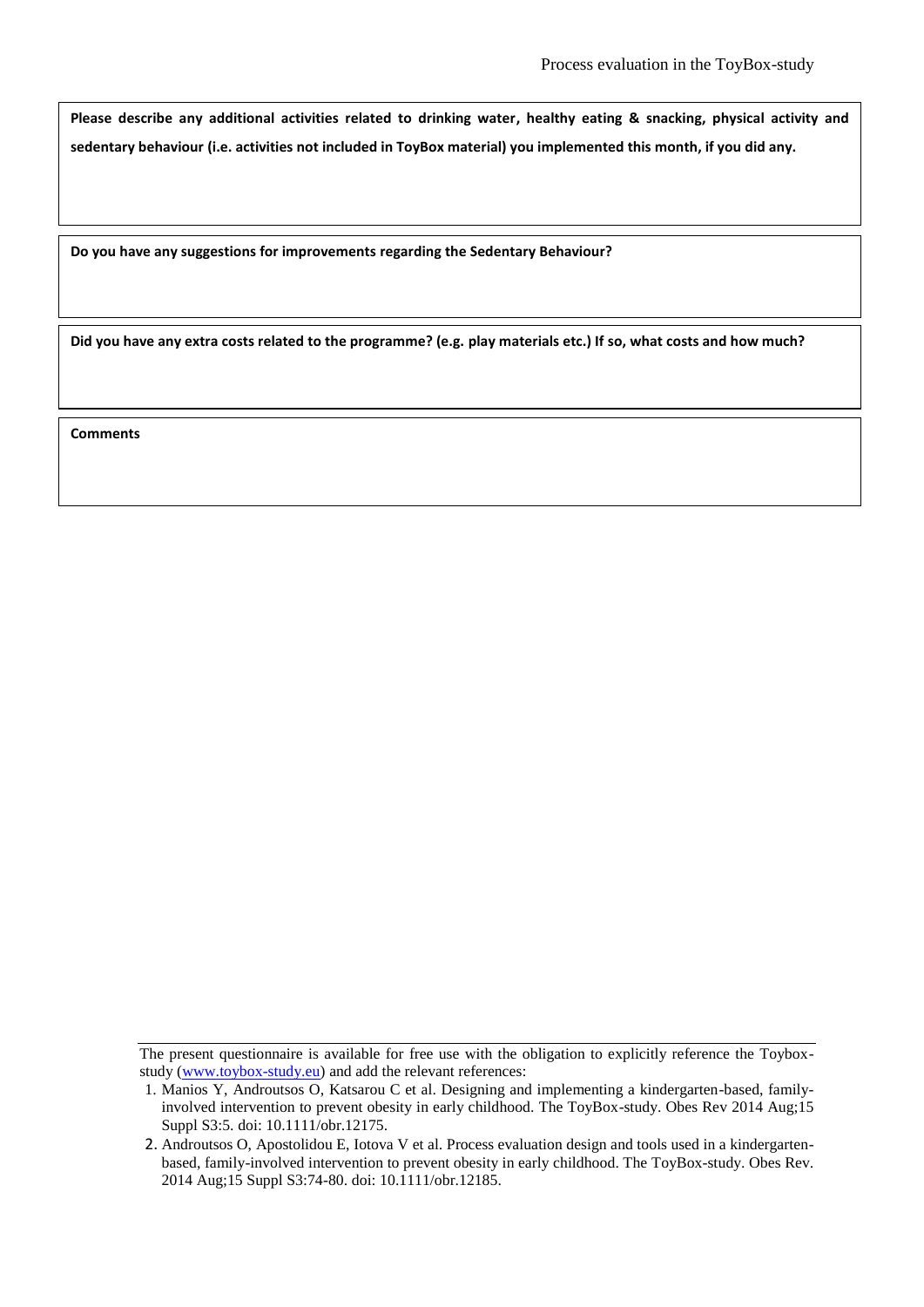| 5 <sup>th</sup> month: Kindergarten Environment                                                                                       |        |                         |                                                                                                       |           |            |  |  |  |  |  |
|---------------------------------------------------------------------------------------------------------------------------------------|--------|-------------------------|-------------------------------------------------------------------------------------------------------|-----------|------------|--|--|--|--|--|
|                                                                                                                                       | Always | Often                   | Sometimes                                                                                             | Not often | Never      |  |  |  |  |  |
| Was Drinking Station or water available for children in the                                                                           |        |                         |                                                                                                       |           |            |  |  |  |  |  |
| class every day of the week?                                                                                                          |        |                         |                                                                                                       |           |            |  |  |  |  |  |
| Was equipment and space appropriately arranged for PE                                                                                 |        |                         |                                                                                                       |           |            |  |  |  |  |  |
| classes every day of the week?                                                                                                        |        |                         |                                                                                                       |           |            |  |  |  |  |  |
| Was the Magic Snack Plate available at scheduled times                                                                                |        |                         |                                                                                                       |           |            |  |  |  |  |  |
| according to the time plan?                                                                                                           |        |                         |                                                                                                       |           |            |  |  |  |  |  |
| Was classroom appropriately arranged for movement<br>breaks every day of the week?                                                    |        |                         |                                                                                                       |           |            |  |  |  |  |  |
| 5 <sup>th</sup> month: Children performing the Drinking, Physical Activity, Snacking and Sedentary Behaviours                         |        |                         |                                                                                                       |           |            |  |  |  |  |  |
|                                                                                                                                       | Always | Often                   | Sometimes                                                                                             | Not often | Never      |  |  |  |  |  |
| Did you regularly remind children to drink water?                                                                                     |        |                         |                                                                                                       |           |            |  |  |  |  |  |
| Did you remind children to drink water after they have                                                                                |        |                         |                                                                                                       |           |            |  |  |  |  |  |
| been active?                                                                                                                          |        |                         |                                                                                                       |           |            |  |  |  |  |  |
| Did you remind children to bring healthy snacks from home                                                                             |        |                         |                                                                                                       |           |            |  |  |  |  |  |
| (or remind the catering service/restaurant to provide                                                                                 |        |                         |                                                                                                       |           |            |  |  |  |  |  |
| healthy snacks to children)                                                                                                           |        |                         |                                                                                                       |           |            |  |  |  |  |  |
| Did you ensure every day that children do break for                                                                                   |        |                         |                                                                                                       |           |            |  |  |  |  |  |
| morning snack at a set time?                                                                                                          |        |                         |                                                                                                       |           |            |  |  |  |  |  |
| Did you ensure every day that children do break for                                                                                   |        |                         |                                                                                                       |           |            |  |  |  |  |  |
| afternoon snack (if applicable) at a set time?                                                                                        |        |                         |                                                                                                       |           |            |  |  |  |  |  |
| How much time did you devote on PE classes on an                                                                                      |        | Average weekly minutes: |                                                                                                       |           |            |  |  |  |  |  |
| average weekly basis for this month?<br>Did you regularly remind children to break-up prolonged                                       |        |                         |                                                                                                       |           |            |  |  |  |  |  |
| time of sitting at least every hour?                                                                                                  |        |                         |                                                                                                       |           |            |  |  |  |  |  |
| 5 <sup>th</sup> month: Classroom Activities for Drinking and Physical Activity Behaviours                                             |        |                         |                                                                                                       |           |            |  |  |  |  |  |
|                                                                                                                                       | Always | Often                   | Sometimes                                                                                             | Not often | Never      |  |  |  |  |  |
| Did you implement the classroom activities as described in                                                                            |        |                         |                                                                                                       |           |            |  |  |  |  |  |
| the manual?                                                                                                                           |        |                         |                                                                                                       |           |            |  |  |  |  |  |
| Did you devote on average at least one hour per week in                                                                               |        |                         |                                                                                                       |           |            |  |  |  |  |  |
| the classroom activities as described in the manual?                                                                                  |        |                         |                                                                                                       |           |            |  |  |  |  |  |
|                                                                                                                                       |        |                         | Drinking Behaviour: Little Kangaroo Stories: 1 2 3<br>Sensory perception games around drinking: 1 2 3 |           |            |  |  |  |  |  |
| Which Classroom Activity(ies) regarding Drinking                                                                                      |        |                         | Experiments: 12                                                                                       |           |            |  |  |  |  |  |
| Behaviour and Physical Activity did you implement?                                                                                    |        |                         | Excursions: 123                                                                                       |           |            |  |  |  |  |  |
|                                                                                                                                       |        |                         | Physical Activity: Little Kangaroo Stories: 1 2 3 4                                                   |           |            |  |  |  |  |  |
|                                                                                                                                       |        |                         | Excursions: 1 2 3 4                                                                                   |           |            |  |  |  |  |  |
| In which week did you deliver (either directly yourself or<br>via the child) the 2 <sup>nd</sup> Drinking Behaviour Newsletter to the |        | Not delivered           | In week 17                                                                                            |           | In week 18 |  |  |  |  |  |
| parents?                                                                                                                              |        |                         |                                                                                                       |           |            |  |  |  |  |  |
| In which week did you deliver (either directly yourself or                                                                            |        |                         |                                                                                                       |           |            |  |  |  |  |  |
| via the child) the 2 <sup>nd</sup> Drinking Behaviour Tip Card to the                                                                 |        | Not delivered           | In week 17                                                                                            |           | In week 18 |  |  |  |  |  |
| parents?                                                                                                                              |        |                         |                                                                                                       |           |            |  |  |  |  |  |

1. Manios Y, Androutsos O, Katsarou C et al. Designing and implementing a kindergarten-based, familyinvolved intervention to prevent obesity in early childhood. The ToyBox-study. Obes Rev 2014 Aug;15 Suppl S3:5. doi: 10.1111/obr.12175.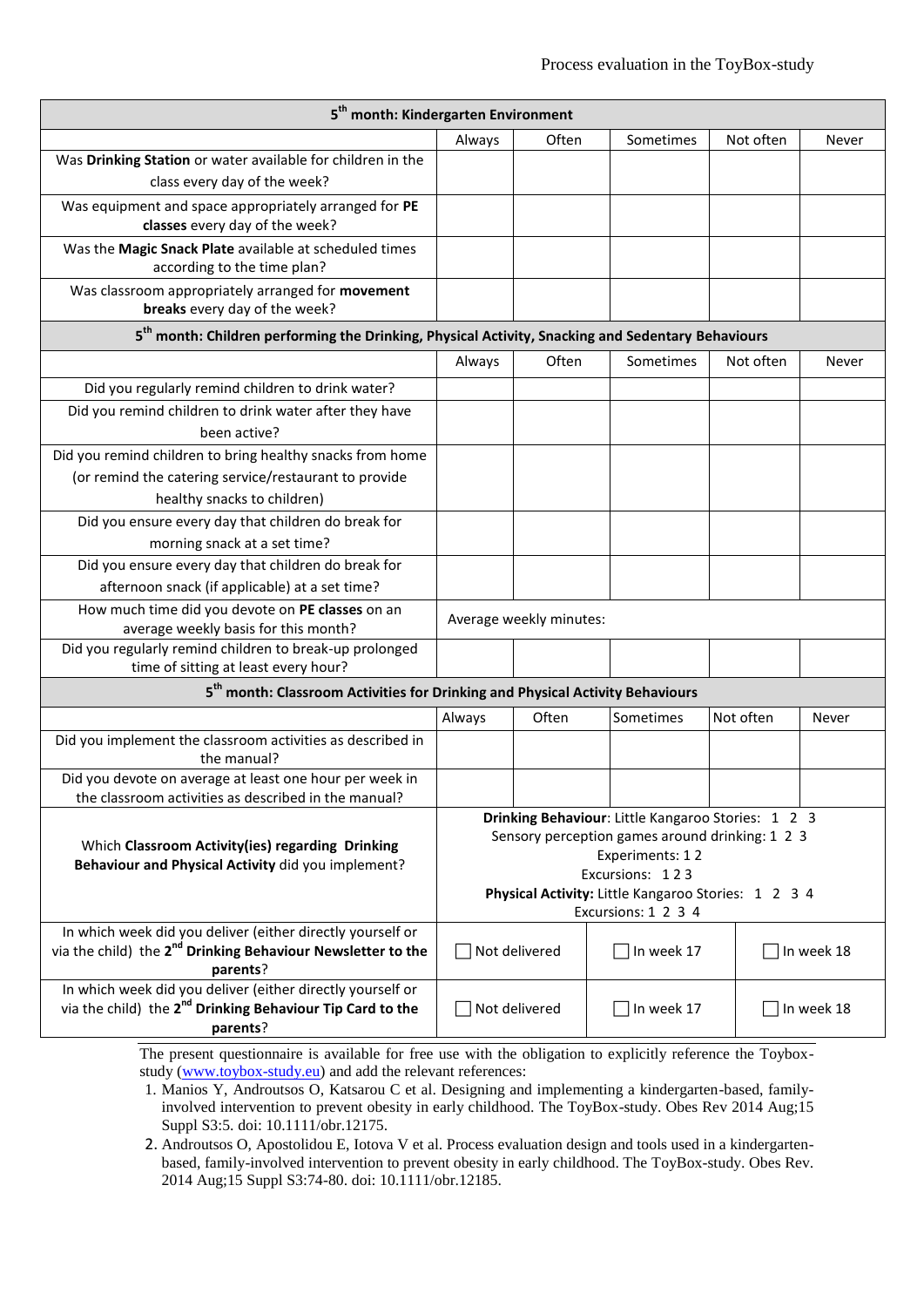#### Process evaluation in the ToyBox-study

| In which week did you deliver (either directly yourself or<br>via the child) the 2 <sup>nd</sup> Physical Activity Behaviour<br>Newsletter to the parents?           | Not delivered | In week 19<br>$\Box$ | In week 20 |
|----------------------------------------------------------------------------------------------------------------------------------------------------------------------|---------------|----------------------|------------|
| In which week did you deliver (either directly yourself or<br>via the child) the 2 <sup>nd</sup> Physical Activity Behaviour Tip Card<br>to the parents?             | Not delivered | In week 19<br>$\Box$ | In week 20 |
| Estimate the number of parents to whom you directly<br>delivered intervention materials. If you did                                                                  |               |                      |            |
| Estimate the number of parents for whom you spent time<br>to explain the purpose of the material and encourage<br>them to follow the recommendations of the material |               |                      |            |

# **Teachers' feedback on the material delivered in the 5th month: Drinking and Physical Activity Behaviours**

|                                                                                                            | Totally<br><b>Disagree</b> | Disagree | Neither disagree<br>nor agree | Agree | Totally<br>Agree |
|------------------------------------------------------------------------------------------------------------|----------------------------|----------|-------------------------------|-------|------------------|
| All planned activities were performed                                                                      |                            |          |                               |       |                  |
| It was easy to implement the activities described in the<br>Classroom Activity Guide for Drinking          |                            |          |                               |       |                  |
| It was easy to implement the activities described in the<br>Classroom Activity Guide for Physical Activity |                            |          |                               |       |                  |
| I enjoyed the activities I delivered this month                                                            |                            |          |                               |       |                  |
| The activities I delivered this month were enjoyed by children                                             |                            |          |                               |       |                  |

**How much extra time (outside classroom, e.g. reading, preparing, talking to parents etc.) on average per week for this month did you devote to the ToyBox programme?**

**Regarding the implementation of the Classroom Activities for Drinking and Physical Activity Behaviour**

- **1) Which factors made it easier for you to deliver this part of the intervention?**
- **a) Drinking Behaviour**
- **b) Physical Activity Behaviour**
- **2) Which factors made it difficult for you to deliver this part of the intervention?**
- **a) Drinking Behaviour**
- **b) Physical Activity Behaviour**

The present questionnaire is available for free use with the obligation to explicitly reference the Toyboxstudy (www.toybox-study.eu) and add the relevant references:

<sup>1.</sup> Manios Y, Androutsos O, Katsarou C et al. Designing and implementing a kindergarten-based, familyinvolved intervention to prevent obesity in early childhood. The ToyBox-study. Obes Rev 2014 Aug;15 Suppl S3:5. doi: 10.1111/obr.12175.

<sup>2.</sup> Androutsos O, Apostolidou E, Iotova V et al. Process evaluation design and tools used in a kindergartenbased, family-involved intervention to prevent obesity in early childhood. The ToyBox-study. Obes Rev. 2014 Aug;15 Suppl S3:74-80. doi: 10.1111/obr.12185.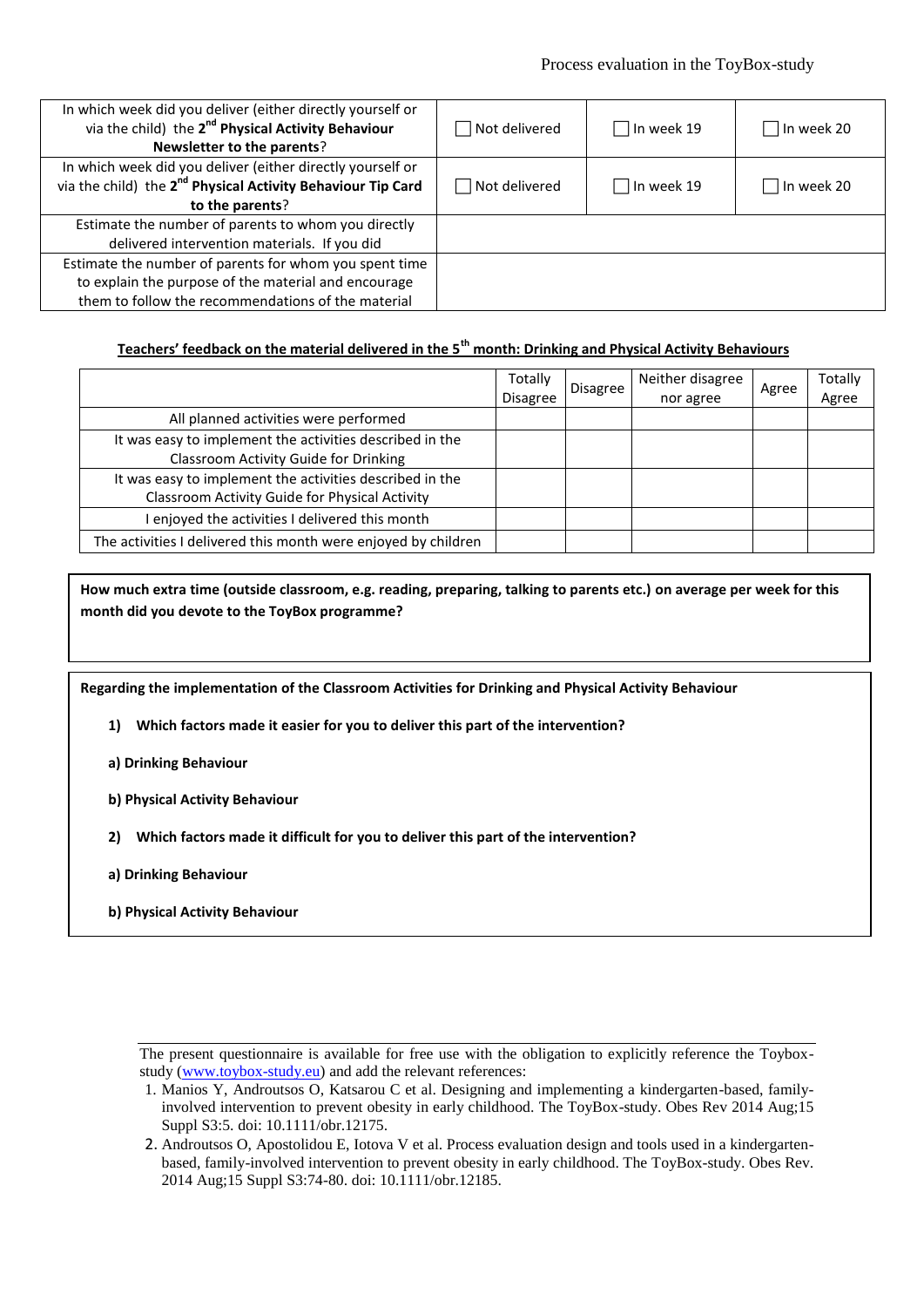**Please describe any additional activities related to drinking water, healthy eating & snacking, physical activity and sedentary behaviour (i.e. activities not included in ToyBox material) you implemented this month, if you did any.**

**Do you have any suggestions for improvements regarding the Drinking and Physical Activity Behaviour?**

- **a) Drinking Behaviour**
- **b) Physical Activity Behaviour**

**Did you have any extra costs related to the programme? (e.g. water cups, play materials etc.) If so, what costs and how much?**

The present questionnaire is available for free use with the obligation to explicitly reference the Toyboxstudy (www.toybox-study.eu) and add the relevant references:

<sup>1.</sup> Manios Y, Androutsos O, Katsarou C et al. Designing and implementing a kindergarten-based, familyinvolved intervention to prevent obesity in early childhood. The ToyBox-study. Obes Rev 2014 Aug;15 Suppl S3:5. doi: 10.1111/obr.12175.

<sup>2.</sup> Androutsos O, Apostolidou E, Iotova V et al. Process evaluation design and tools used in a kindergartenbased, family-involved intervention to prevent obesity in early childhood. The ToyBox-study. Obes Rev. 2014 Aug;15 Suppl S3:74-80. doi: 10.1111/obr.12185.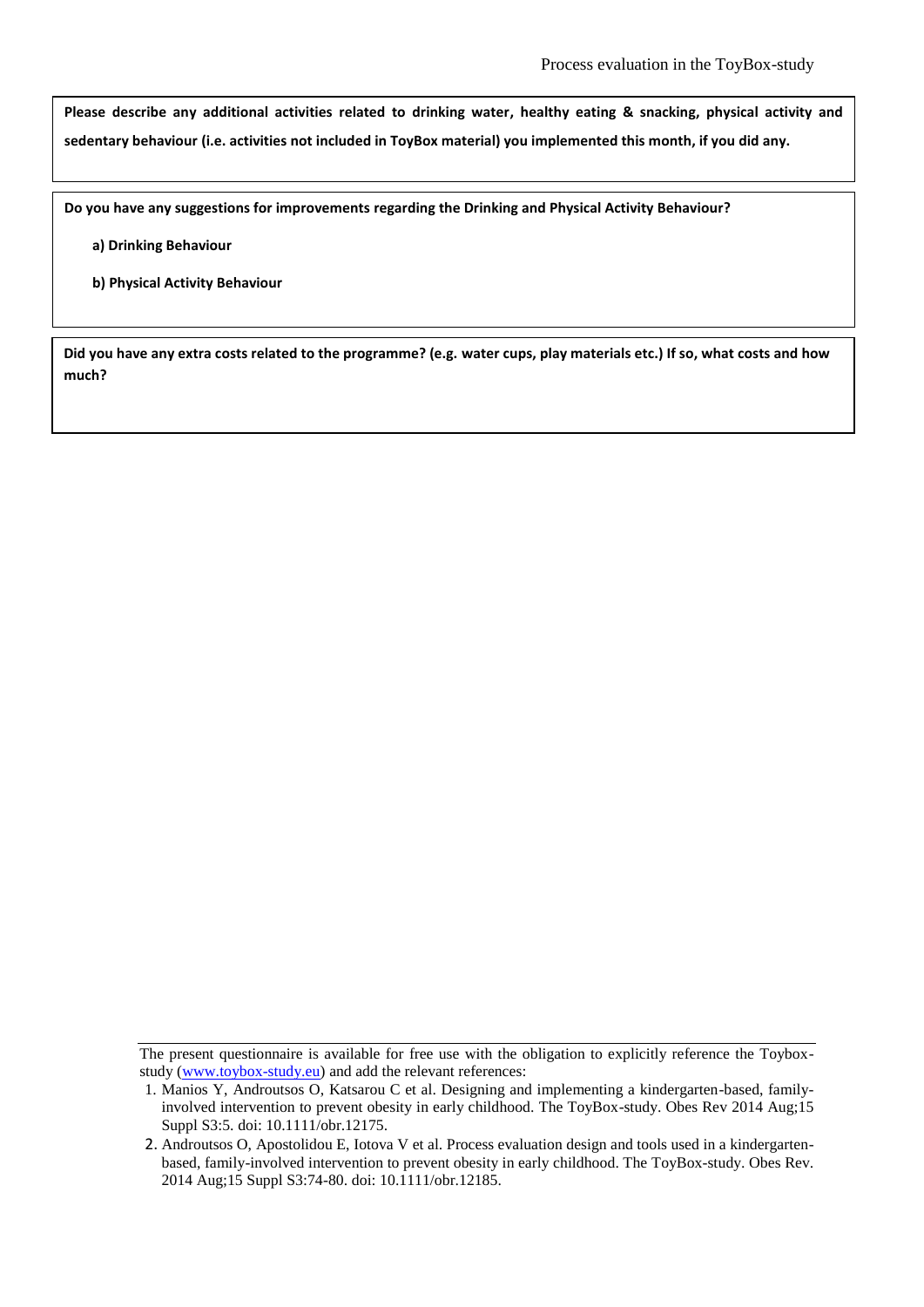| 6 <sup>th</sup> Month: Kindergarten Environment                                                                 |                                                      |                                                     |                                                                                      |  |            |  |
|-----------------------------------------------------------------------------------------------------------------|------------------------------------------------------|-----------------------------------------------------|--------------------------------------------------------------------------------------|--|------------|--|
|                                                                                                                 | Always                                               |                                                     | Often Sometimes Not often                                                            |  | Never      |  |
| Was Drinking Station or water available for children in the class every day<br>of the week?                     |                                                      |                                                     |                                                                                      |  |            |  |
| Was equipment and space appropriately arranged for PE classes every day<br>of the week?                         |                                                      |                                                     |                                                                                      |  |            |  |
| Was the Magic Snack Plate available at scheduled times according to the<br>time plan?                           |                                                      |                                                     |                                                                                      |  |            |  |
| Was classroom appropriately arranged for movement breaks every day of<br>the week?                              |                                                      |                                                     |                                                                                      |  |            |  |
| 6 <sup>th</sup> Month: Children performing the Drinking, Physical Activity, Snacking and Sedentary Behaviours   |                                                      |                                                     |                                                                                      |  |            |  |
|                                                                                                                 | Always                                               |                                                     | Often Sometimes Not often                                                            |  | Never      |  |
| Did you regularly remind children to drink water?                                                               |                                                      |                                                     |                                                                                      |  |            |  |
| Did you remind children to drink water after they have been active?                                             |                                                      |                                                     |                                                                                      |  |            |  |
| Did you remind children to bring healthy snacks from home (or remind the                                        |                                                      |                                                     |                                                                                      |  |            |  |
| catering service/restaurant to provide healthy snacks to children)                                              |                                                      |                                                     |                                                                                      |  |            |  |
| Did you ensure every day that children do break for morning snack at a set                                      |                                                      |                                                     |                                                                                      |  |            |  |
| time?                                                                                                           |                                                      |                                                     |                                                                                      |  |            |  |
| Did you ensure every day that children do break for afternoon snack (if                                         |                                                      |                                                     |                                                                                      |  |            |  |
| applicable) at a set time?                                                                                      |                                                      |                                                     |                                                                                      |  |            |  |
| How much time did you devote on PE classes on an average weekly basis<br>for this month?                        | Average weekly minutes:                              |                                                     |                                                                                      |  |            |  |
| Did you regularly remind children to break-up prolonged time of sitting at<br>least every hour?                 |                                                      |                                                     |                                                                                      |  |            |  |
| 6 <sup>th</sup> Month: Classroom Activities for Snacking and Sedentary Behaviours                               |                                                      |                                                     |                                                                                      |  |            |  |
|                                                                                                                 | Always                                               |                                                     | Often Sometimes Not often                                                            |  | Never      |  |
| Did you implement the classroom activities as described in the manual?                                          |                                                      |                                                     |                                                                                      |  |            |  |
| Did you devote on average at least one hour per week in the classroom<br>activities as described in the manual? |                                                      |                                                     |                                                                                      |  |            |  |
|                                                                                                                 | Snacking Behaviour: Little Kangaroo Stories: 1.1 1.2 |                                                     |                                                                                      |  |            |  |
|                                                                                                                 |                                                      |                                                     | 1.3 1.4 1.5 2 3 4 5 6                                                                |  |            |  |
|                                                                                                                 | Sensory perception games around eating: 1 2 3 4 5    |                                                     | 6 7 8                                                                                |  |            |  |
| Which Classroom Activity(ies) regarding Snacking and Sedentary                                                  | Experiments 12                                       |                                                     |                                                                                      |  |            |  |
| Behaviour did you implement?                                                                                    |                                                      | Excursions: 1 2 3 4 5 6 7                           |                                                                                      |  |            |  |
|                                                                                                                 |                                                      | Sedentary Behaviour: Little Kangaroo Stories: 1 2 3 |                                                                                      |  |            |  |
|                                                                                                                 |                                                      |                                                     | Longer Movement Breaks: 1 2 3 4                                                      |  |            |  |
|                                                                                                                 |                                                      |                                                     | Classroom Activities: 5 6 7 8 9 10 11 12<br>Movement corners 1 2 3 4 5 6 7 8 9 10 11 |  |            |  |
| In which week did you deliver (either directly yourself or via the child)                                       | Not                                                  |                                                     |                                                                                      |  |            |  |
| the 2nd Snacking Behaviour Newsletter to the parents?                                                           | delivered                                            |                                                     | In week 21                                                                           |  | In week 22 |  |
| In which week did you deliver (either directly yourself or via the child)                                       | Not                                                  |                                                     | In week 21                                                                           |  | In week 22 |  |
| the 2 <sup>nd</sup> Snacking Behaviour Tip Card to the parents?                                                 | delivered                                            |                                                     |                                                                                      |  |            |  |
| In which week did you deliver (either directly yourself or via the child)                                       | $\Box$ Not                                           |                                                     | In week 23                                                                           |  | In week 24 |  |

1. Manios Y, Androutsos O, Katsarou C et al. Designing and implementing a kindergarten-based, familyinvolved intervention to prevent obesity in early childhood. The ToyBox-study. Obes Rev 2014 Aug;15 Suppl S3:5. doi: 10.1111/obr.12175.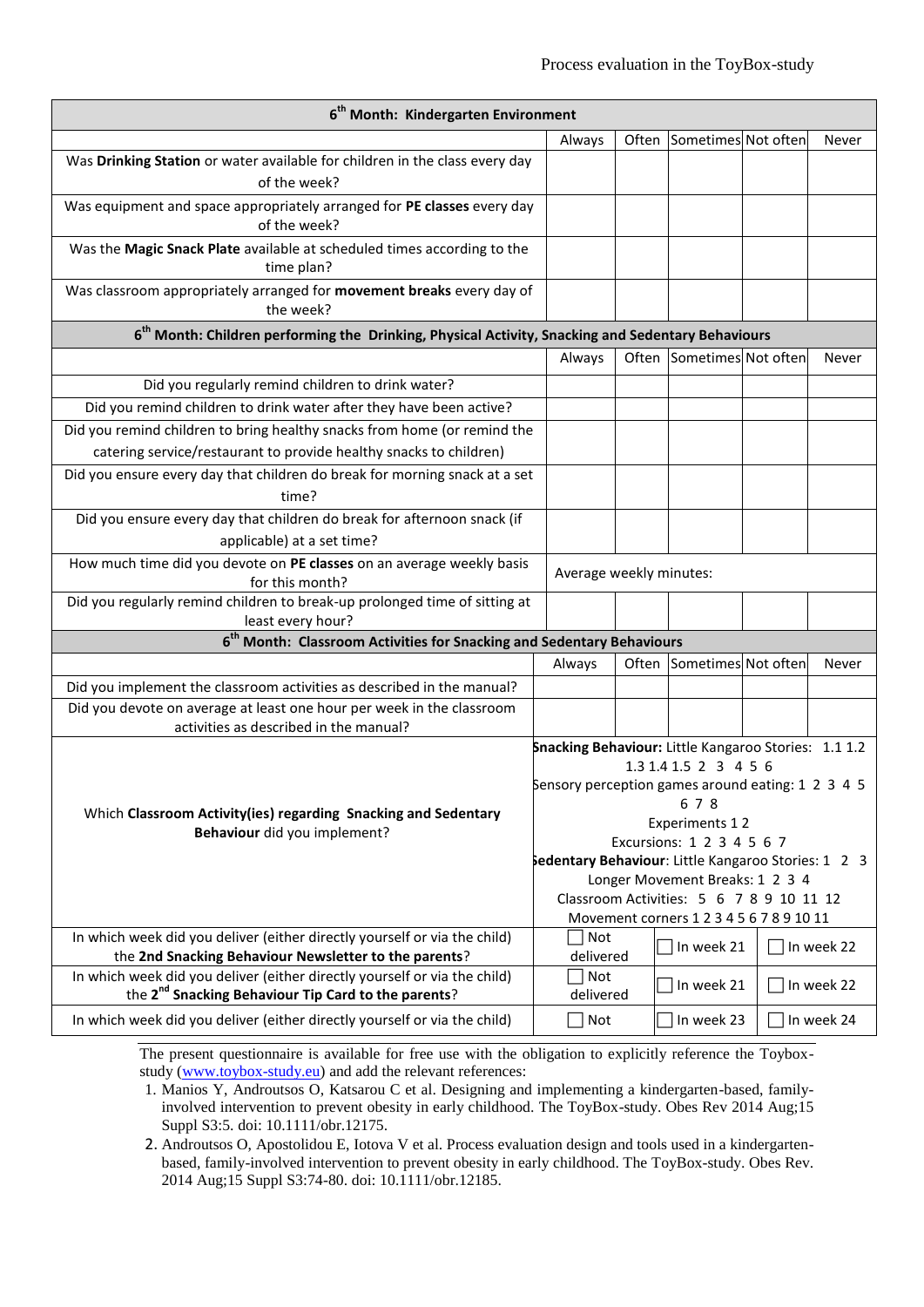| the 2 <sup>nd</sup> Sedentary Behaviour Newsletter to the parents?                                                                            | delivered        |            |              |
|-----------------------------------------------------------------------------------------------------------------------------------------------|------------------|------------|--------------|
| In which week did you deliver (either directly yourself or via the child)<br>the 2 <sup>nd</sup> Sedentary Behaviour Tip Card to the parents? | Not<br>delivered | In week 23 | l In week 24 |
| Estimate the number of parents to whom you directly delivered                                                                                 |                  |            |              |
| intervention materials. If you did                                                                                                            |                  |            |              |
| Estimate the number of parents for whom you spent time to explain the                                                                         |                  |            |              |
| purpose of the material and encourage them to follow the                                                                                      |                  |            |              |
| recommendations of the material                                                                                                               |                  |            |              |

# **Teachers' feedback on the material delivered in the 6th month: Snacking and Sedentary Behaviours**

|                                                                | Totally<br><b>Disagree</b> | <b>Disagree</b> | Neither disagree<br>nor agree | Agree | Totally<br>Agree |
|----------------------------------------------------------------|----------------------------|-----------------|-------------------------------|-------|------------------|
| All planned activities were performed                          |                            |                 |                               |       |                  |
| It was easy to implement the activities described in the       |                            |                 |                               |       |                  |
| Classroom Activity Guide for Snacking                          |                            |                 |                               |       |                  |
| It was easy to implement the activities described in the       |                            |                 |                               |       |                  |
| Classroom Activity Guide for Sedentary Behaviour               |                            |                 |                               |       |                  |
| enjoyed the activities I delivered this month                  |                            |                 |                               |       |                  |
| The activities I delivered this month were enjoyed by children |                            |                 |                               |       |                  |

**How much extra time (outside classroom, e.g. reading, preparing, talking to parents etc.) on average per week for this month did you devote to the ToyBox programme?**

**Regarding the implementation of the Classroom Activities for Snacking and Sedentary Behaviour**

**1) Which factors made it easier for you to deliver this part of the intervention?**

**a) Snacking Behaviour**

**b) Sedentary Behaviour**

**2) Which factors made it difficult for you to deliver this part of the intervention?**

**a) Snacking Behaviour**

**b) Sedentary Behaviour**

<sup>1.</sup> Manios Y, Androutsos O, Katsarou C et al. Designing and implementing a kindergarten-based, familyinvolved intervention to prevent obesity in early childhood. The ToyBox-study. Obes Rev 2014 Aug;15 Suppl S3:5. doi: 10.1111/obr.12175.

<sup>2.</sup> Androutsos O, Apostolidou E, Iotova V et al. Process evaluation design and tools used in a kindergartenbased, family-involved intervention to prevent obesity in early childhood. The ToyBox-study. Obes Rev. 2014 Aug;15 Suppl S3:74-80. doi: 10.1111/obr.12185.